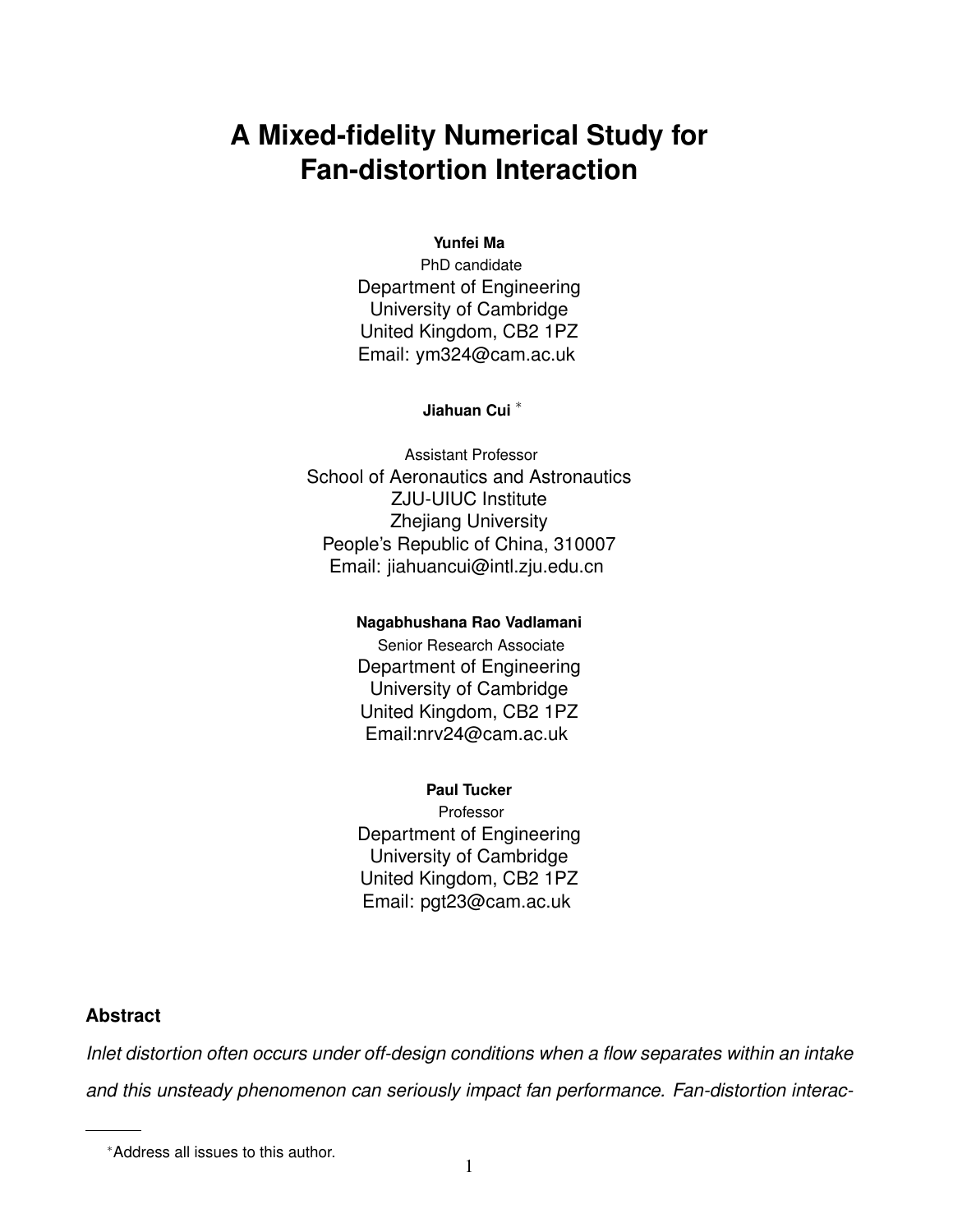*tion is a highly unsteady aerodynamic process into which high-fidelity simulations can provide detailed insights. However, due to limitations on the computational resource, the use of an eddy resolving method for a fully resolved fan calculation is currently infeasible within industry. To solve this problem, a mixed-fidelity CFD method is proposed. This method uses the Large Eddy Simulation (LES) approach to resolve the turbulence associated with separation, and the Immersed Boundary Method with Smeared Geometry (IBMSG) to model the fan. The method is validated by providing comparisons against the experiment on the Darmstadt Rotor, which shows a good agreement in terms of total pressure distributions.*

*A detailed investigation is then conducted for a subsonic rotor with an annular beamgenerating inlet distortion. A number of studies are performed in order to investigate the fans influence on the distortions. A comparison to the case without a fan shows that the fan has a significant effect in reducing distortions. Three fan locations are examined which reveal that the fan nearer to the inlet tends to have a higher pressure recovery. Three beams with different heights are also tested to generate various degrees of distortion. The results indicate that the fan can suppress the distortions and that the recovery effect is proportional to the degree of inlet distortion.*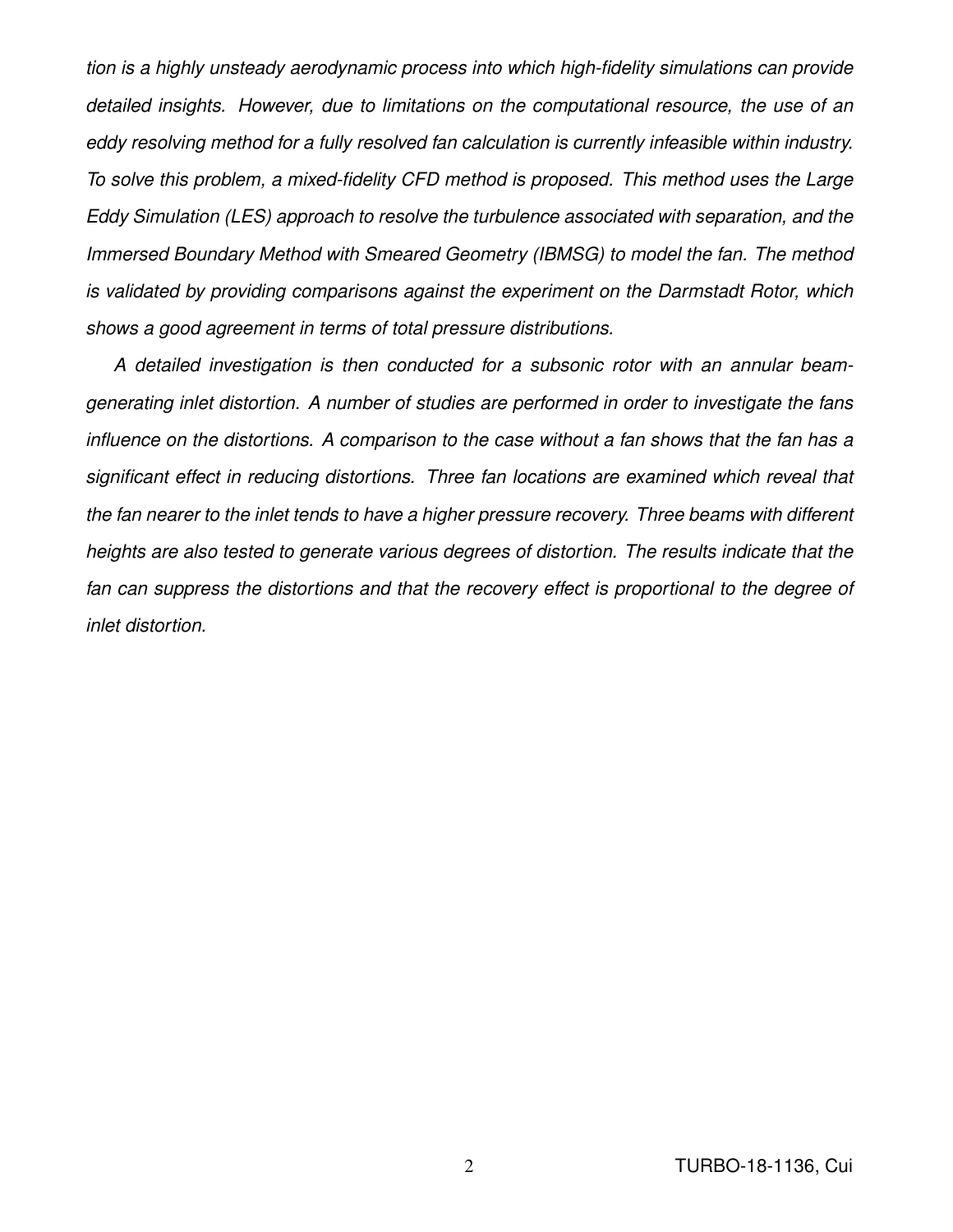## **1 Introduction**

Inlet distortion often occurs at off-design points when flows separate within an intake. This unsteady phenomenon can seriously impact fan performance. The current trend of engine design is to make the intakes shorter and as a consequence, an increased interaction between the inlet distortions and a downstream fan may further deteriorate the performance. The fan-distortion interaction is a highly unsteady aerodynamic phenomenon that needs to be investigated using high-fidelity methods. This is because conventional steady or unsteady Reynolds-averaged Navier-Stokes (RANS) modelling cannot resolve turbulence, although it is sometimes feasible for applications in industry [1]. Due to the limitations of turbulence models, results may vary significantly with different RANS models [2–5] when predicting highly separated flows. Eddy resolving simulation techniques such as DNS/LES and hybrid LES/RANS have been shown to yield more promising results [6–8]. However, the cost of such simulations can be tremendous (Gourdain [9]).

To enable such simulations however, a high-fidelity method can be jointly used with lowfidelity methods, an approach known as 'mixed fidelity modelling'. For example, when simulating the separated flow of an intake, one may use a lower-order model for the blades instead of resolving the blades as a 'boundary condition' for the separation region. This is feasible because pursuing computational accuracy does not necessarily correspond to a higher fidelity. As long as the calibrated low-order model is capable of achieving this target within an acceptable tolerance, it can in fact partially replace higher-fidelity methods. According to a recent report by NASA [10], "coupled problems, such as separation, transition, hear transfer, aeroacoustics, aeroelastics, etc., desire a physics-based, predictive modelling approach that must capture the underlying physics more accurately than ever before". Hence, for these coupled problems, mixed-fidelity modelling could achieve the target at a lower cost.

The low-fidelity method we mention here essentially concerns geometrical modelling, which also has various types, as shown in Figure 1. The lowest level, the Immersed Boundary Method with Smeared Geometry (IBMSG) approach, also known as the blade body force approach, assumes that the number of blades is infinite, and that the flow is circumferentially averaged. The inviscid IBMSG, firstly proposed by Marble [11] simply uses the force normal

3 TURBO-18-1136, Cui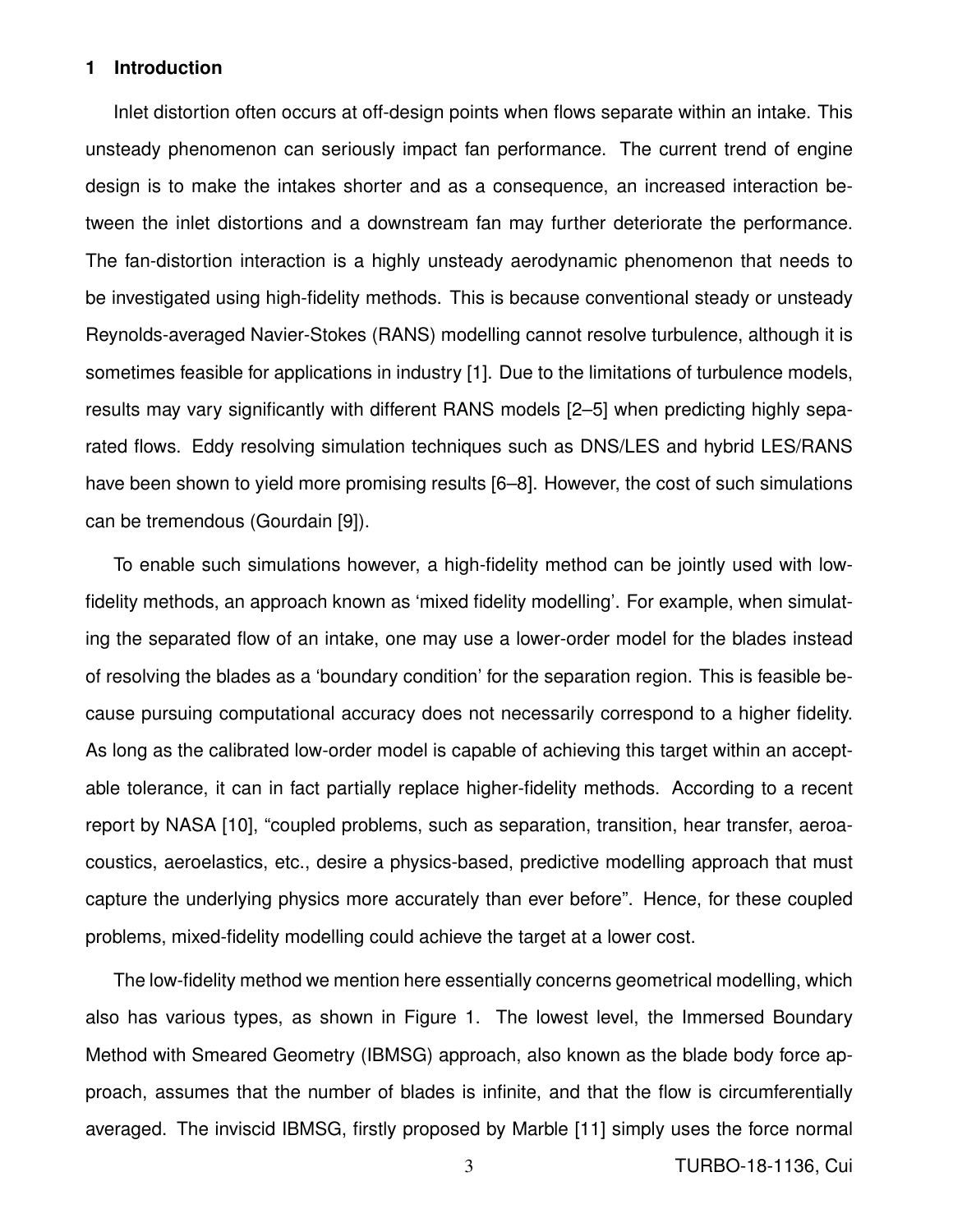to the blade surfaces to model the flow turning effects. Viscous body force models were introduced by Xu [12] who used such models for unsteady flow calculations and for the investigation of distortion problems. This model assumes a number of force-velocity relations to model loss effects. In the middle of this hierarchy, the Immersed Boundary Method is used for real geometries. This model was proposed by Peskin [13] and was applied by Fadlun [14] for some simple geometrical calculations. Defoe [15] used this method to model individual rotor blades in order to predict the intake noise with inlet distortion. The present research is aimed at providing a mixed-fidelity CFD method using the IBM for the inlet distortion generator and the IBMSG approach for the rotational fan. With such methods, the emphasis will be on the influence of the fan on intake distortion.

To date, much numerical and experimental research [16–18] has been conducted to simulate intake distortion. Various distortion generators were designed to reproduce similar flow conditions to those in the laboratory. Among these studies, Wartzek [19] investigated distortion patterns using a transonic compressor stage. In his experiment, both circumferential and whole spanwise intake distortions were investigated, providing essential results for numerical validation. Some RANS and URANS simulations were conducted also by Fidalgo [20], Barthmes et al. [21], etc., although research on intake-fan interaction within a high-fidelity simulation is rare. Here, we apply the mixed-fidelity method to study some key factors for the fan-intake interaction. Based on this method, Ma et al. [22] found that a downstream fan can significantly reduce the separation bubble, and hence the reattachment point can be much earlier. The mechanism revealed in their research shows that the fan influences intake separation mainly via main flow. Hence, the present research is to delve into some key factors, such as fan location, distortion size, etc., which may affect the reduction of inlet distortion.

The goal of this research is to enable the simulation of unsteady, complex flows whilst maintaining accuracy. This involves exploring a mixed-fidelity modelling approach that applies the IBMSG model for the fan and an eddy resolving method for the separated flows. The research consists of two parts. Firstly, the method is validated on a transonic rotor (Darmstadt Rotor). The performance map and total pressure distributions are also compared against experimental results. To investigate how the fan impacts the inlet distortion, different fan locations and de-

4 TURBO-18-1136, Cui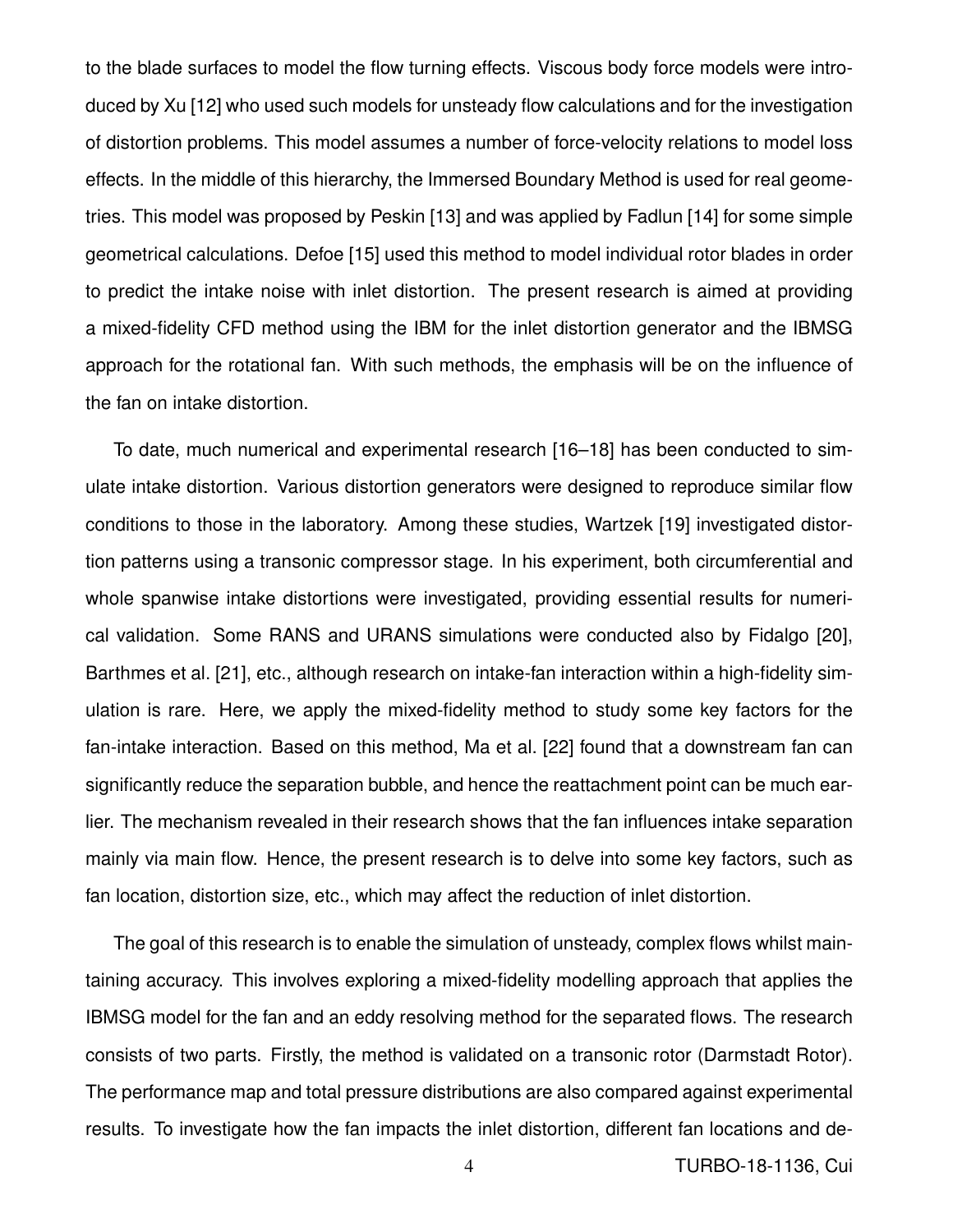grees of distortion are explored on a Darmstadt-derived rotor. Such a parametric study focuses on the key factors that can offer insights into the interaction between fan and inlet distortion.

#### **2 Numerical Method**

#### **2.1 IBM for the distortion generator**

To reduce the cost of high-fidelity modelling without sacrificing accuracy, the Immersed Boundary Method (IBM) provides a potential means to model the components, such as the rotor and stator blades in engines. By using this approach, the mesh can be significantly simplified. Essentially, the idea of IBM is to replace boundaries with forces which can be either a point or body force. This idea was first proposed by Sirovich [23], who applied it to solve linearised initial and boundary problems. In this work, he regarded the boundary surfaces as a distribution of sources in the flow which were then directly included in the Navier-Stokes equations. Consequently, the boundary problems were transformed into standard PDEs with source terms. This was further demonstrated by Sirovich [24] analytically, such that the transformation was essentially a solution operator acting on the boundary data. Following this work, Salathé [25] extended this method to the study of compressible hydrodynamics, after these which, Peskin [13] completed a strict mathematical justification of the Immersed Boundary Method and applied it to the study of fluid-structure interaction. Hence, this method is applicable to the study of engine components, such as various types of distortion generators. The force then can be modelled according to Goldstein et al. [26] as,

$$
f(\mathbf{x},t) = \alpha \int_0^t \Delta u dt + \beta \Delta u,
$$
  
\n
$$
\Delta u = u(\mathbf{x}_0,t) - u_0(\mathbf{x}_0,t).
$$
\n(1)

Here, the subscript 0 represents the solid boundary and the coefficients  $\alpha$  and  $\beta$  are negative constants. This force is evaluated as a function of the difference between the actual velocity and designed one, which can be also regarded as a proportional-integral (PI) feedback controller. Peskin [13] demonstrated that the value of the force is independent of the two coefficients  $\alpha$  and  $\beta$ , once the solution has converged. To ensure convergence, the two coef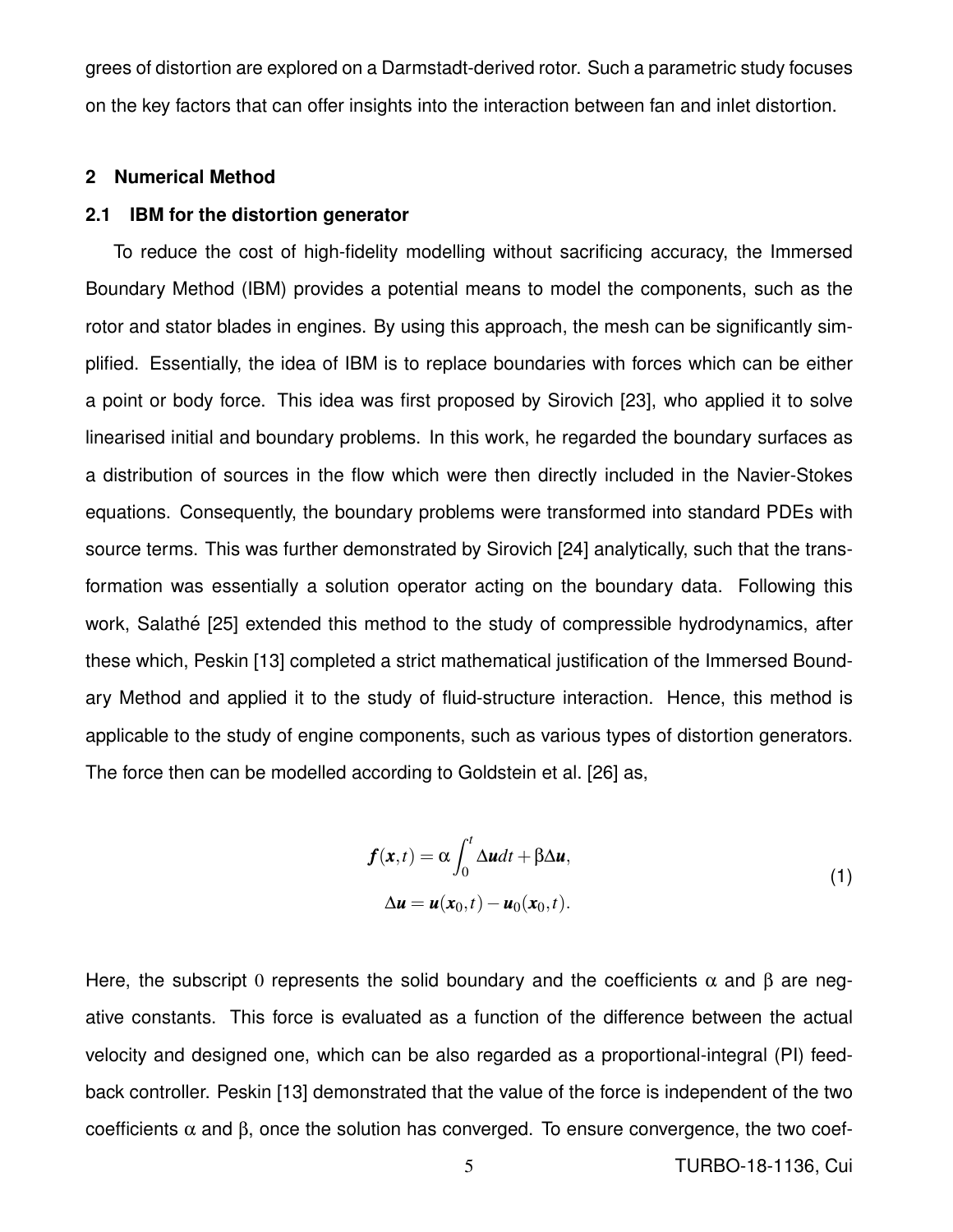ficients should be carefully selected. They are associated with two important parameters: the frequency of the integral part of the feedback forcing:  $\frac{1}{2}$ 2π  $\sqrt{|\alpha|}$  and the damping factor of the proportional part of the feedback forcing:  $$ β  $2\sqrt{|\alpha|}$ . Hence,  $\alpha$  must be large enough to ensure that the frequency  $\frac{1}{2}$ 2π  $\sqrt{|\alpha|}$  is much bigger than any other frequencies in the flow [14]. This means that the feedback force should change as rapidly as possible and direct the flow in the desired direction. Also, the time step should be chosen to ensure numerical stability:

$$
\Delta t < \frac{-\beta - \sqrt{\beta^2 - 2\alpha k}}{\alpha},\tag{2}
$$

where the order of *k* is 1.

# **2.2 IBMSG for the fan**

The fan is modelled using IBM for 'Smeared Geometries' (IBMSG) which approach assumes that a rotating fan can be regarded as a set of an infinite number of infinitesimally thin blades. The forces are circumferentially averaged in every cell in the blade region in order to turn the flow circumferentially in the desired direction. Cao et al. [27] used this method to study intake separation under high angle of incidence and demonstrated the capability of this method in capturing key flow features. The normal force in this model is still controlled by Equation 1 and the parallel force is modelled by a typical force-velocity relation. This relation was specifically investigated by Xu [12]. He applied this modelled viscous force to study three-dimensional unsteady flows with low-order distortion using a viscous body force that was considered to be proportional to  $\rho u^2$ . The coefficient for this proportional relation is constant and can be approximated from fine mesh RANS. It was found that this simple relation performed well when characterising the unsteady behaviour caused by blade-row interaction. Compared to eddy resolving methods, the computational time required can be reduced by two orders of magnitude . Following this work, Cao [28] and Watson [29] further developed a viscous body force modelling technique which worked well in the study of intake distortion. In this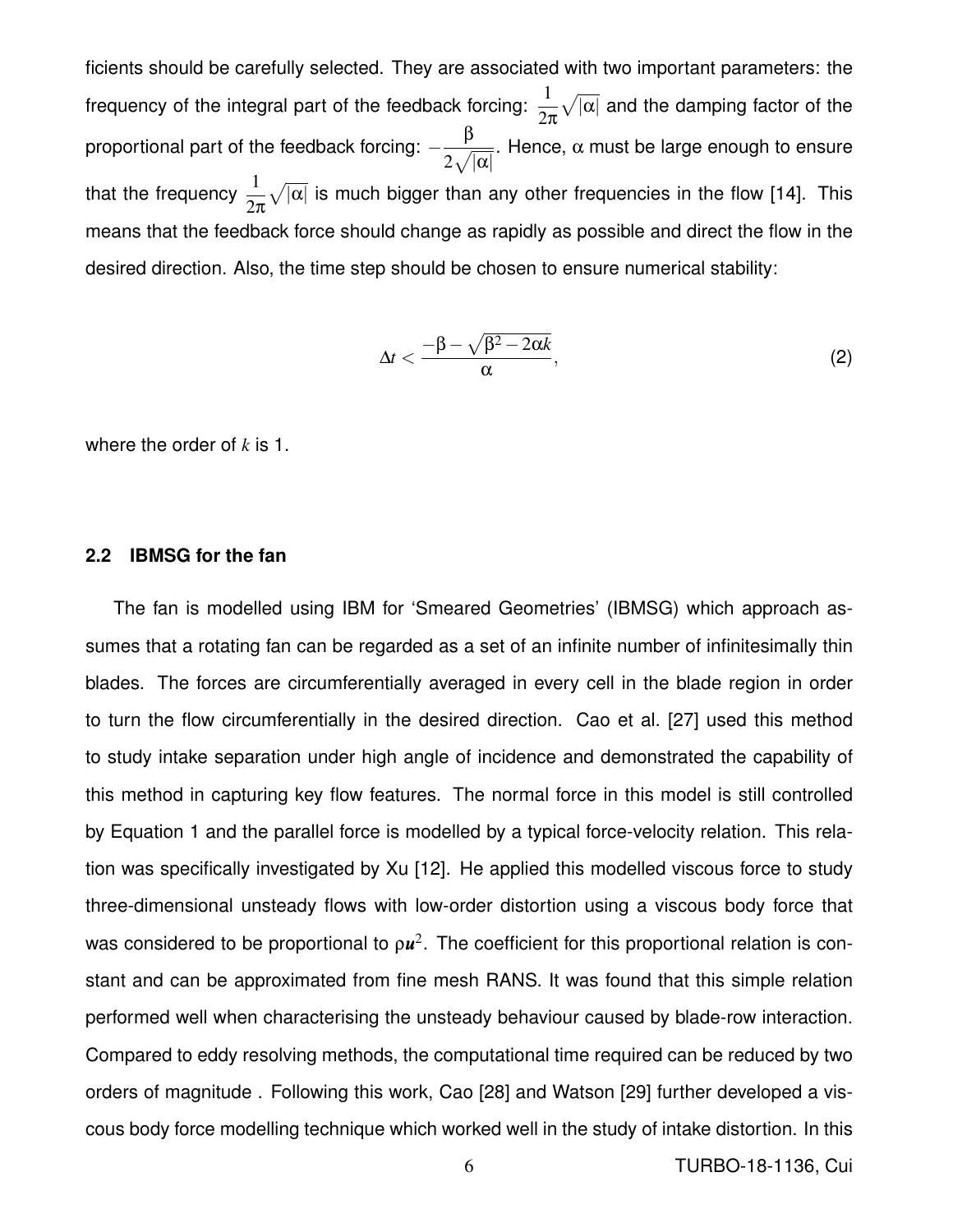case, the parallel force is given as,

$$
\boldsymbol{f}_p = -K(r)\rho \boldsymbol{u}_{rel}^2, K(r) = 4k_1s^2 + k_1,
$$
\n(3)

where  $s$  is the fraction of span and the coefficient  $k_1$  is a calibration constant set to 0.2 (This value is obtained by calibrating the characteristic map against the experimental and/or resolved blade data at the design speed. More details can be found in Reference [29].) The finite blade thickness introduces blockage to the flow passing through the passage. This effect is modelled as,

$$
\lambda = 1 - \frac{1}{2} \frac{(t_1 + t_2)}{S(r) \cos \beta},
$$
\n(4)

where  $S(r)$  is the surface pitch and  $t_1 + t_2$  is the total blade thickness (which is based on the intersection of the normal to the camber line of the blade. Details can be found in [28]). Both the normal and parallel forces are added to the momentum equations of the compressible Navier-Stokes equations.

Although the model cannot provide very much detail within the blade region, it is still able to provide a 'boundary' for some target region. This is the core idea of 'mixed-fidelity modelling'. For the present research concerning fan-intake interaction, the focus is on the separation domain, which will be significantly influenced by both the intake and the downstream rotor. As long as the modelled components around this domain of focus domain can replicate a number of important characteristics, this method can be useful for high-fidelity modelling.

#### **2.3 Numerical Framework**

Two test cases are used relating to validation and investigation, respectively. The validation is conducted on a transonic rotor, named the Darmstadt Rotor [16–18]. In these studies, distortion generators were designed to reproduce the flow conditions in a real engine within the laboratory. Measurements by Lieser [16] and Bitter [30] show that the compressor perfor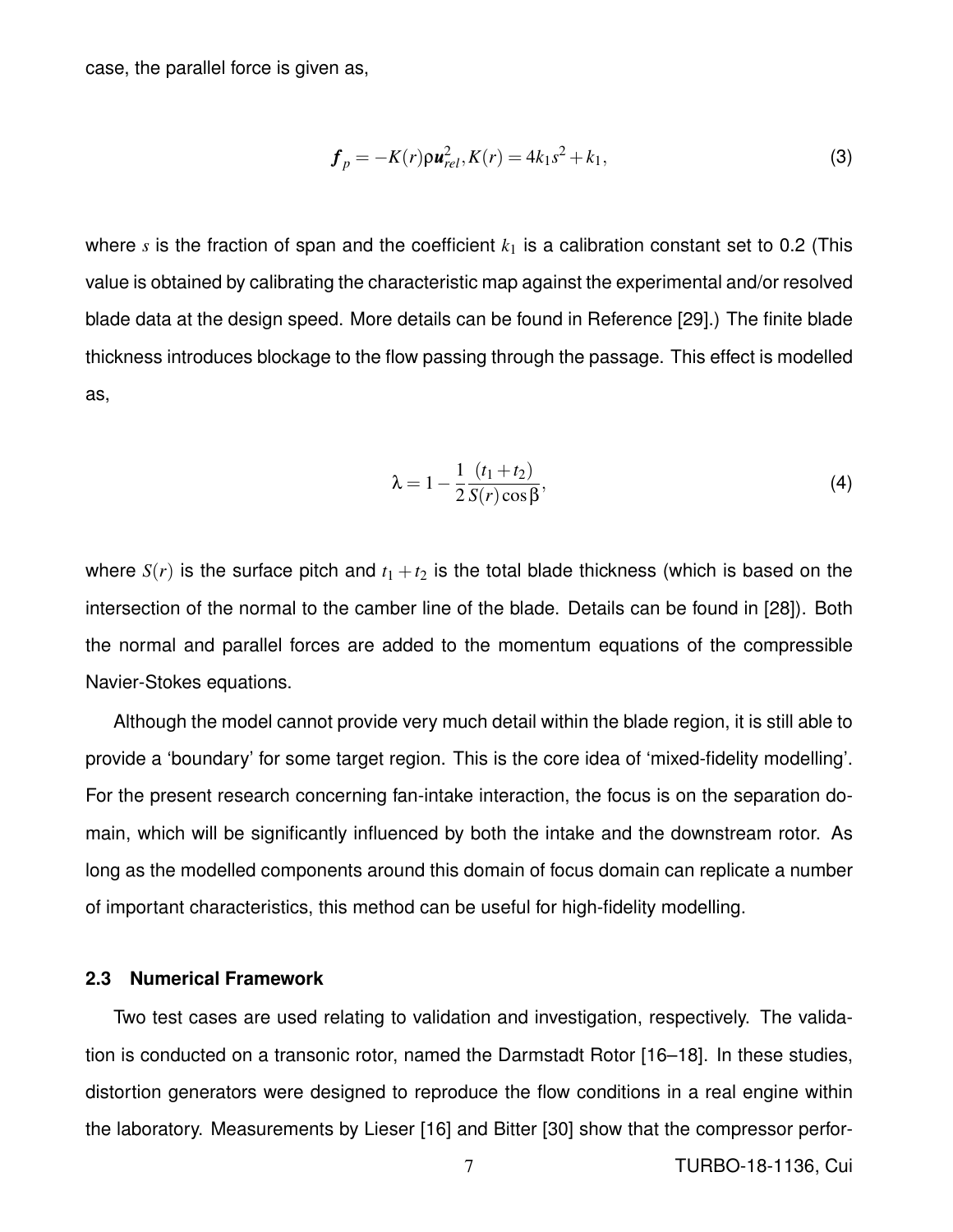mance is most sensitive to the distortions encountered at the tip. Hence, a periodic distortion generator is placed upstream of the tip of the fan in order to reproduce the distortion encountered over the intake lip at high angles of attack. The present numerical simulation includes an IBM-modelled distortion generator, which covers  $120^{\circ}$  in circumferential direction and an IBMSG-modelled rotor and stator, as shown in Figure 2. The rest of the domain is computed using RANS. International Standard Metric Conditions ( $p_0 = 101325$  Pa and  $T_0 = 288.15$  K) are applied at the inlet flow and the target mass flow rate is 16.0 kg/s . This mass flow rate corresponds to the peak efficiency point at 100% rotational speed (2094.39 rad/s). The radial equilibrium boundary condition is used for the outlet. The key parameters of this rotor are listed in Table 1 and further details of relevant parameters can be found in [19]. The influence of the fan on inlet distortion is investigated using a simplified test case. Figure 3 illustrates the computational domain and the boundary conditions considered in this simplified setup, motivated by the experimental studies on the Darmstadt Rotor, albeit under 65% rotational speed (1361.31 rad/s) and 10.6 kg/s mass flow rate. This is because the Darmstadt Rotor is a transonic rotor and this shock waves may exist in the duct at the design point. To simplify the problem, we need to avoid the influence of these shock waves. In addition, this test case employs the original duct and the rotating fan, with a periodic beam installed upstream of the fan. It features a sector duct with a distortion generator ('beam') of height '*H*' and length '1.5*H*' placed at an axial distance of '12.5*H*' from the inlet. The fan is positioned at a streamwise distance of '5.25*H* from the beam and the velocity is normalised by *u*∞, measured in the main flow near the tip of the beam, corresponding to the outer edge velocity of the separated shear layer.

The primary objective of the current study is to capture the distortion generated on the lower wall. Hence, an inviscid boundary condition is imposed on the upper wall, which ensures that the pressure distribution due to the spinner is well represented at a reduced computational cost. A radial equilibrium boundary condition is imposed at the outflow and periodicity is imposed in the circumferential direction. The extent of the sector (corresponding to 5*H*) is sufficient to ensure that structures are decorrelated in the circumferential direction. In this mixed-fidelity framework, the beam is represented using a conventional IBM. The separated

8 TURBO-18-1136, Cui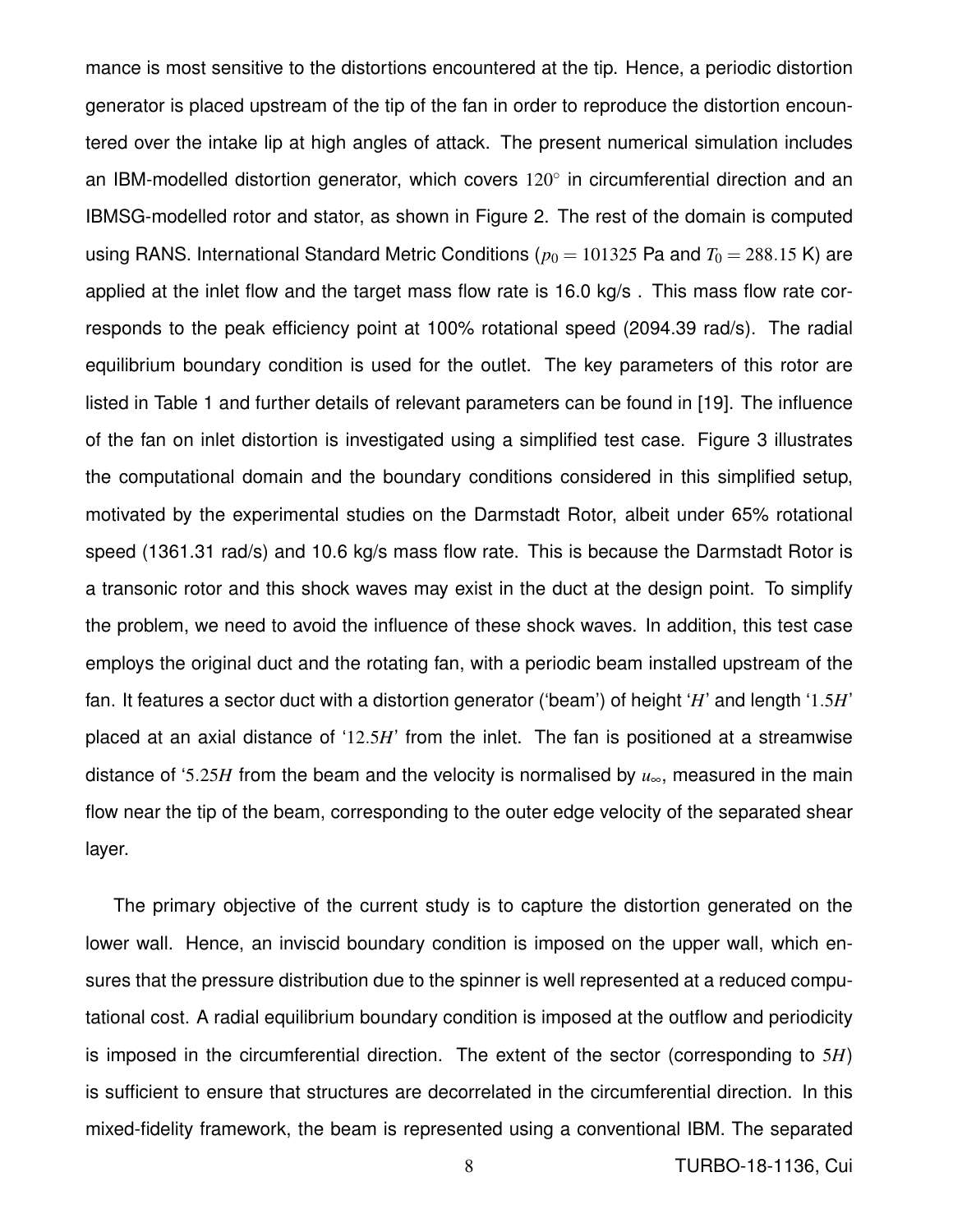flow downstream of the beam is captured using an eddy resolving approach (LES), while the force field of the rotating fan is replicated using the IBMSG approach.

# **3 COMPUTATION SETUP**

In this section, some preparatory work relating to the intake-fan interaction using mixedfidelity modelling is described. This includes the verification of the geometry simplification as well as grid independence studies. The former is performed using RANS, whereas the latter applies different sizes of mesh using LES.

## **3.1 Geometry simplification**

To reduce the computational cost, we ignore the circumferential influence and extract a sector of the duct (30°) with periodic boundary conditions. Hence, the first thing to establish is that the periodic distortion generator does not significantly affect the axial and radial distribution of the separation. This is achieved by considering two cases, one with a  $360^\circ$  beam and the other with a 120◦ beam, respectively.

In Figure 4, inflectional points of the separation bubble are identified via the inflectional points of the velocity. The height in the middle of the separation bubble for the  $360^\circ$  beam is much higher than that for the  $120^\circ$  beam. However, the separation lengths are almost the same. This means that the symmetry only thickens the bubble. According to this feature, we may conclude that a symmetric beam (essentially a  $360^\circ$  beam) can replace an asymmetric one in a meaningful way. In addition, although it is not possible to represent the bubble height, the trend of the bubble height under various different circumstances can still be investigated as long as the same original conditions are employed.

# **3.2 Mesh quality**

This section examines the effect of the mesh on the intake distortions. Three sets of meshes were tested, and the number of nodes for the coarse, mid-size and fine grids were set to 1.1 million, 8.6 million and 60 million, as shown in Table 2. These differences represent the dimensionless spacing in the streamwise and spanwise directions.

Figure 5 shows the results of the LESs with the fan in terms of the mass flux and pressure.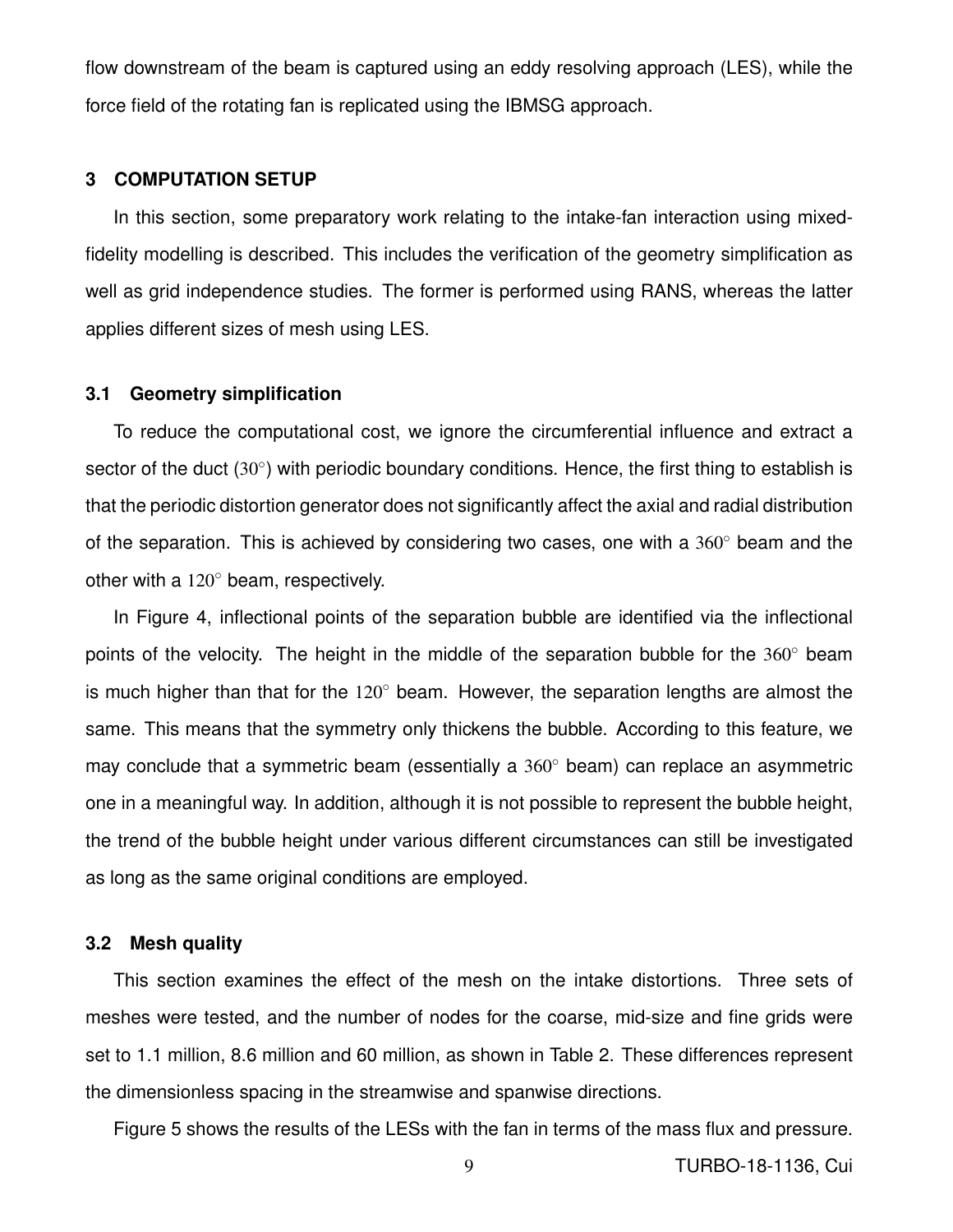These distributions are extracted at  $x = 4.5H$ . The figures indicate that the size of the grid does not have a visible influence on the mass flux and total pressure distributions. This is perhaps due to the fact that there is no typical boundary layer in the recirculation region, and hence the usual wall spacing can be relaxed. This indicates that the coarse grid is sufficient for the intake-fan interaction insofar as its effects on separation bubbles are considered.

#### **4 Validation**

#### **4.1 Darmstadt Rotor**

To verify the IBM- and IBMSG-modelled components are modelled accurately, the performance map was simulated using RANS with IBM and compared with the experiment from Wartzek [19].

In Figure 6, it is clear that the IBM beam and IBMSG-modelled fan can characterise the general trend in the performance. The pressure ratios for both cases are well captured. However, the near-stall point is not accurately predicted and the choking mass flow rate of 16.4 kg/s cannot be approached, representing possible limitations of this method.

The total pressure distribution is also compared in order to investigate the response of the rotor and stator. To achieve the best performance, the design point at 16.0 kg/s, 100% rotational speed is selected. Figure 7 shows the flow field of the Darmstadt Rotor with an IBM beam (120°) and IBMSG-modelled fan.

The total pressure distribution is also compared against the passage data from Wartzek's experiment [19] and the URANS simulation. The circumferential distributions are extracted at three axial locations  $(S_1 - S_3)$  shown in Figure 2, representing, respectively, the rotor entry, rotor exit and stator exit. The data at these three locations can provide a detailed view of the influence of the distortion on each individual component. The influence is characterised by the total pressure ratio (for radial locations) and its relative value (for axial locations). They are defined as the ratio of local total pressure to the inflow pressure,

$$
\pi_{t,rel} = \frac{\pi_t}{\pi_t}, \pi_t = \frac{p_t}{p_{t,inlet}}.
$$
\n(5)

10 TURBO-18-1136, Cui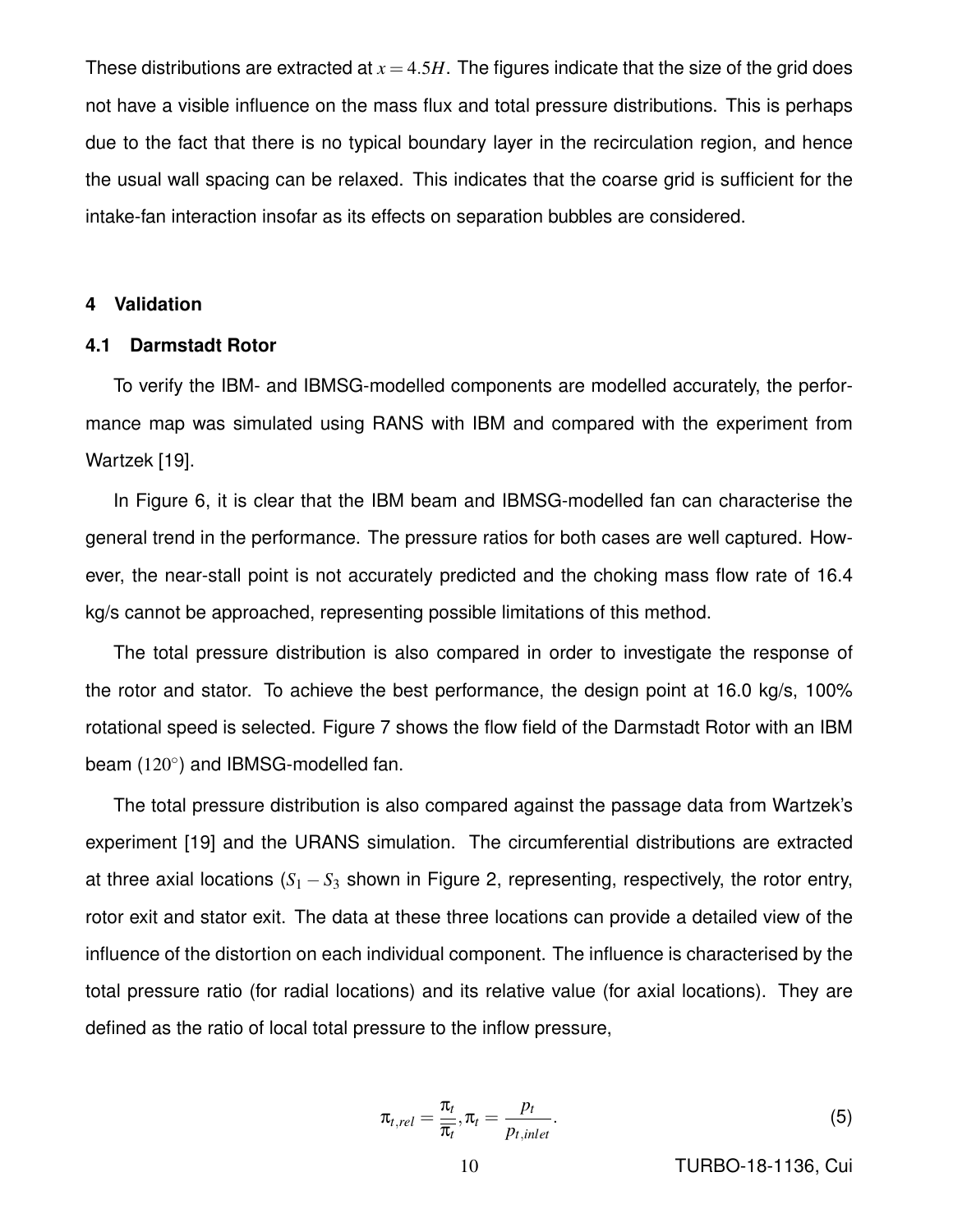This offers a general view of the total pressure variation in the circumferential direction at the rotor entry and exit, as well as the stator exit. In Figure 8, the rotor rotates from the right to the left and the results of the experiment, URANS simulation and RANS (SA model) simulation with IBM are included. The overall trend in all three cases is captured. The relative total pressure ratio increases from frames (a) to (c) within the separation region, meaning that the distortion recovers downstream of the beam, from the rotor inlet to the stator outlet. However, this distortion is maintained through to the stator exit.

In frame (a), it should be noticed that, upstream of the rotor, the relative total pressure ratio from the RANS with IBM is slightly higher than is observed in the other two cases. This discrepancy may be due to the hypothesis of infinite blades, which seems to suppress the separation more than finite blades. To investigate the separation behaviour, an entry side and exit side are defined, highlighting the beam installation region. These two lines also represent the rotor entry and exit boundaries. Around this region, the separation detected by the experiment (approximately 100 $^{\circ}$ ) is smaller than the 'entry-exit' labelled beam region (120 $^{\circ}$ ) because the low pressure downstream narrows the separation. However, the predictions from both RANS and URANS are much larger at the rotor inlet in frame (a). This problem could be tackled by LES in the future. Liu et al. [31] also found that the Spalart-Allmaras model predicts much larger separation bubbles in compressors. Hence, an innovative modification method was proposed based on helicity in order to consider turbulence energy backscatter, which can be substantial in the region of corner separation in compressors [31, 32]. Both of these could be potential methods to improve the accuracy of the simulation of fan-distortion interactions. Interestingly, a W-shape was detected upstream of the rotor in Wartzek's experiment [19] which seems to be caused by the corner vortices and the separation line shear layer at the beam edge [33]. These intensify the total pressure loss at the edges of the separation region, although in the centre, the loss still remains at the original level (Figure 9). However, this is not shown in the present numerical simulation because the RANS method is not able to resolve such unsteady vortices.

Downstream of the rotor in frame (b), although the distribution from RANS with IBM is slightly different in terms of the amplitude, it indeed captures the feature of fan rotation. The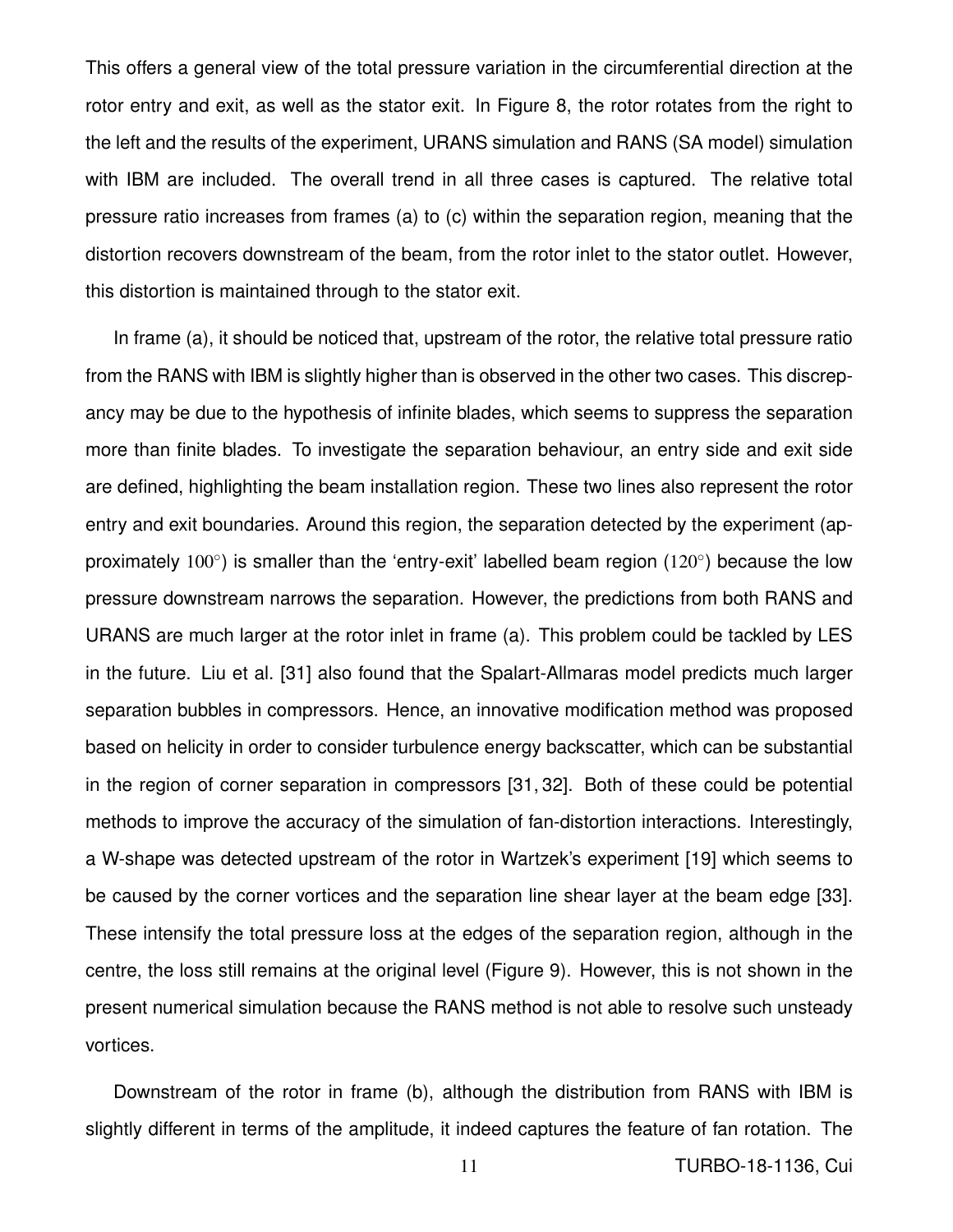rotor increases the total pressure ratio at the exit side compared to the entry side. In both frames (b) and (c), the intermittency of the total pressure at each blade region cannot be captured, compared with the result from URANS. This is because the blade geometry is smeared when using the IBMSG method.

The circumferential distributions at different radial locations are also compared. Three different radial locations are chosen; 10%, 50%, 90% of the annulus height at the stator outlet. In Figure 10, although the general trend is captured by the RANS with IBM, it should be noticed that the prediction at the hub (10%) is the most accurate. The reason could be that, at the midspan, the infinite blade hypothesis would dominate the impact on the blade performance, and thus intensify the total pressure recovery; at the shroud, however, the SA modelled distortion would have a stronger defect that overpredicts the total pressure loss. In terms of the separation influence downstream, it appears that the biggest variation is at the hub, whereas such a variation is almost invisible at the shroud.

To validate how the IBM beam and IBMSG-modelled fan characterise the separation behaviour, the mass flux distribution is depicted in Figure 11. This includes the results from both the mesh resolved case and the modelled case. In this figure, the radial location is the relative blade height; the mass flux is referenced to the area average. The data were extracted at a distance of 10% of the blade chord upstream of the rotor entrance. It is obvious that the momentum deficit occurs between  $R = 0$  and 1.5H, where the beam is installed.

These result demonstrate that, although the separation affects the total pressure distributions across the rotor and stator, the IBMSG-modelled rotor can, at least, still accurately capture the main flow features upstream the rotor compared to the experiment and resolved case. This means that separated flows do not have an obvious impact on the application of the IBMSG method.

# **5 FAN INFLUENCE ON DISTORTION**

# **5.1 Fan location**

The effects of fan location are discussed in this section. To explore how the distance between fan and the distortion generator will affect the distortions, the original blade is moved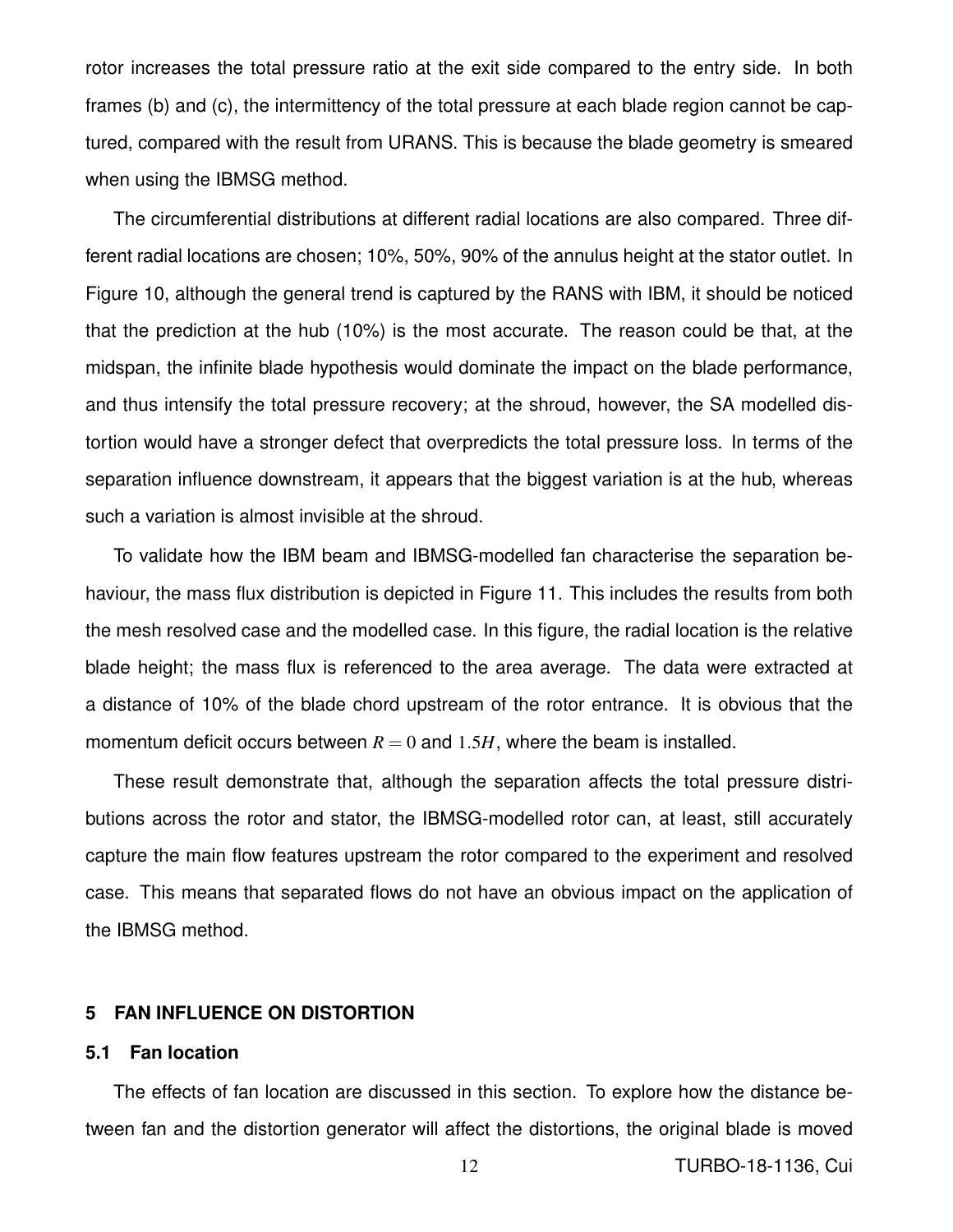downstream to two different locations: a distance of a half-chord and a full chord, corresponding to  $x = 5.2/6.2/7.2H$ .

Figure 12 illustrates the time-averaged axial velocity contour and Q-isosurface of these three cases. A detailed comparison (Figure 13) shows that the original location has the highest effect in terms of increasing of the mass flux and total pressure ratio. A blade location which is further away will have less of an influence in suppressing the separation.

To quantify this blade effect, we define a Recovery Factor to describe how well the blade will cope with the intake distortion and improve the flow condition. Firstly, we introduce a mass-weighted total pressure loss *Pt*,*loss*,

$$
P_{t,loss} = 1 - \frac{\int p_t dm}{p_{t,in} \dot{m}}.\tag{6}
$$

This reflects the total pressure loss at a designated position, e.g., 10% of the blade chord upstream the leading edge. Then a Recovery Factor is defined as,

$$
RF = 1 - \frac{P_{t,loss}}{P_{t,loss,NF}},\tag{7}
$$

where *NF* means 'no fan'. This quantifies the percentage of the total pressure recovery when a fan is installed compared to the single duct without a fan. These *RFs* for the fan at different locations are depicted in Fig. 14.a, and all of the data are extracted from the same axial location  $x = 4.5H$ , 10% of the blade chord upstream of the original blade leading edge. Hence, it is obvious that the fan nearer to the intake will considerably improve the total pressure ratio. This is reasonable because a nearer fan can stop the development of the separation much earlier.

# **5.2 Inlet Distortion**

The effects of the various degrees of distortion are discussed in this section. To simulate these distortions, two types of bevelled beams were installed at the same location with the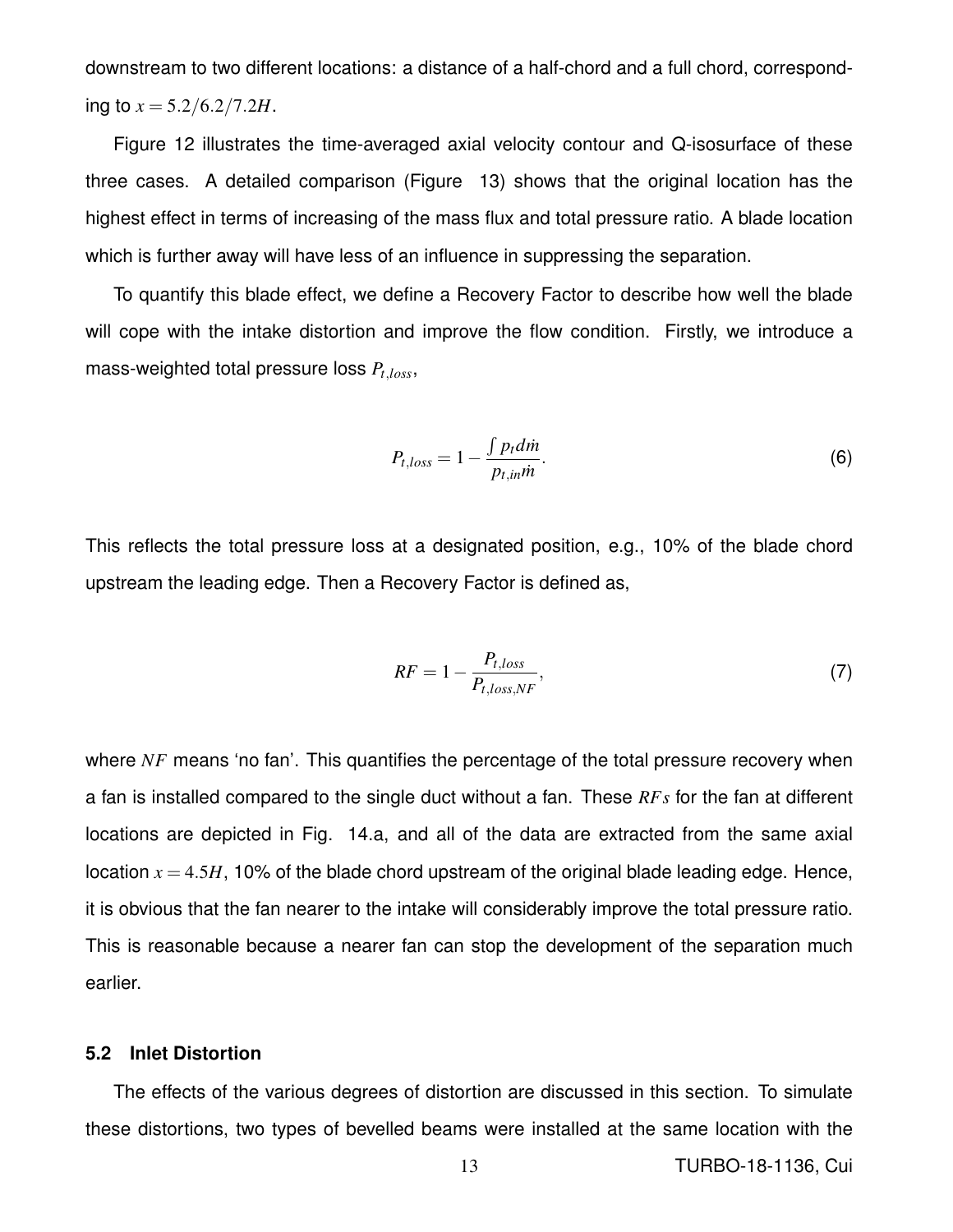original case conditions. Figure 15 illustrates the flow distributions of these cases, where both the influence of fan and that of the beam can be compared.

To quantify the effect of these distortions, the relative total pressure loss is illustrated in Figure 16. This figure shows that, when the height of the beam is changed linearly, the distortion-induced loss varies exponentially. This can be also demonstrated by the case of the flow distribution without a fan in Figure 17.

In this figure, the original distortion (or full-scale beam) has a remarkable influence on the main stream, compared to the other two cases. The mass flux is completely redistributed throughout the channel, and the main flow sees a nearly 20 % change in its magnitude. In contrast, the distortion does not have a very great impact on the main flow when using the 1/2*H* and 1/4*H* beams. The total pressure loss is also significant for the full-scale beam, at nearly 11% within the separation region and 2% for the main flow. Figure 18 shows how the blade responds to these various distortions.

Evidently, the fan is capable of alleviating the distortions. The effect for the original beam is the most significant, showing a 20% increase in mass flux and a 2% increase in total pressure. The effects for the 1/2*H* and 1/4*H* beams are minor. Equation 7 is used to quantify this effect and Figure 14.b shows the Recovery Factor of the fan when coping with these distortions. Obviously, the improvement due to the fan for the full-scale beam is remarkable, at around 44%. This proves that the proposed blade is capable of reducing the intake distortion, even if the flow condition has been significantly changed by the full-scale beam.

# **CONCLUSION**

In the present research, the distortion generator is modelled using IBM; both the rotor and stator blades are approximated by the IBMSG method. The validation of the modelled components demonstrates that this mixed-fidelity modelling approach can be applied as a suitable tool for predicting the characteristics of intake-fan interaction. The RANS simulation indicates that these models can predict the general trends in performance. At the rotor inlet, exit and stator exit, the total pressure distributions agree well with the experimental data. It should be noted that the radial distribution at the stator exit has some differences due to the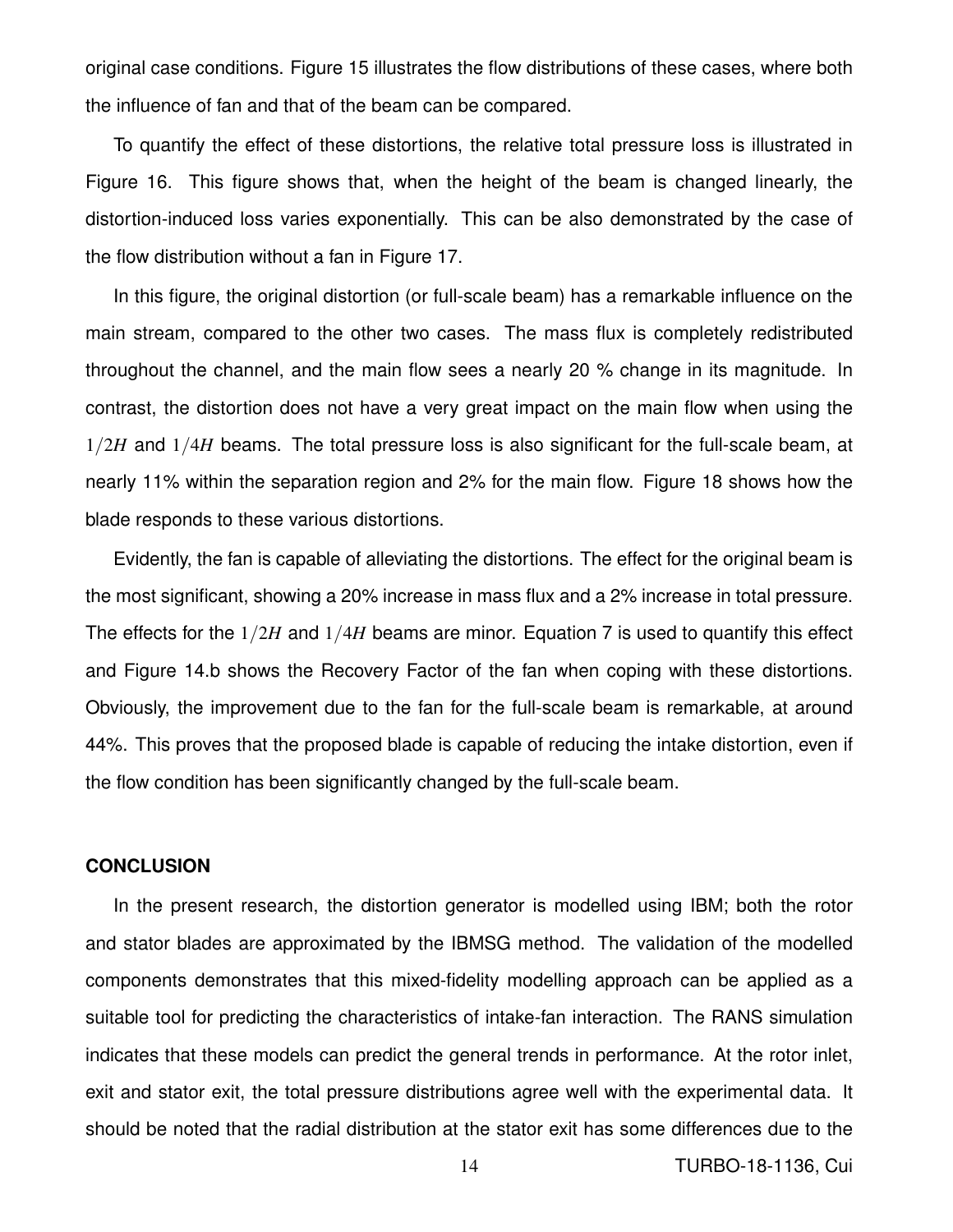infinite blade assumption. Despite this, generally, the trend of the distortion development in the axial direction can be captured and the true total pressure ratio can be approximated. Hence, we may conclude that the mixed-fidelity modelling method can reflect the behaviour of intake-fan distortion.

This mixed-fidelity method is then applied to the investigation of the fans influence on the intake distortion. Results indicate that the location of fan has a significant influence on intake distortion. The nearer the downstream fan, the stronger the influence in terms of suppressing separation. The fan at the proposed location can recover 45% of the loss. This is because the rotational fan can accelerate the upstream flow at the casing, thereby reducing the separation bubble and alleviating the distortion.

Various sizes of distortion are also studied. This is achieved by changing the beam height. It is found that the original beam has such a significant influence that even the main flow can be changed by almost 20%. Nevertheless, the proposed blade is still capable of weakening such distortions. The effects of the blade at different beam heights are also quantified with the conclusion that, when the distortion is larger, the fan has a larger effect. This change is non-linear, and when the beam height is reduced to  $H/4$ , the Recovery Factor becomes *RF*/7. This means that a well-designed blade could show substantial power when dealing with any possible intake distortion. Hence, the fan could form an essential component for intake distortion control.

Further studies will include the investigation of the mechanism of fan behaviour in regard to the inlet distortion. This could be done by analysing the Reynolds stresses and turbulent kinetic energy budgets from LES results. These results are expected to provide detailed information about how turbulence is generated, transformed and dissipated within the recirculation region, and how the fan behaves in this process.

#### **Acknowledgements**

The authors acknowledge the computing time on the UK national high-performance computing service ARCHER provided via the UK Turbulence Consortium in the framework of the EPSRC grant EP/L000261/1. This work is also funded by the studentship from Chinese Schol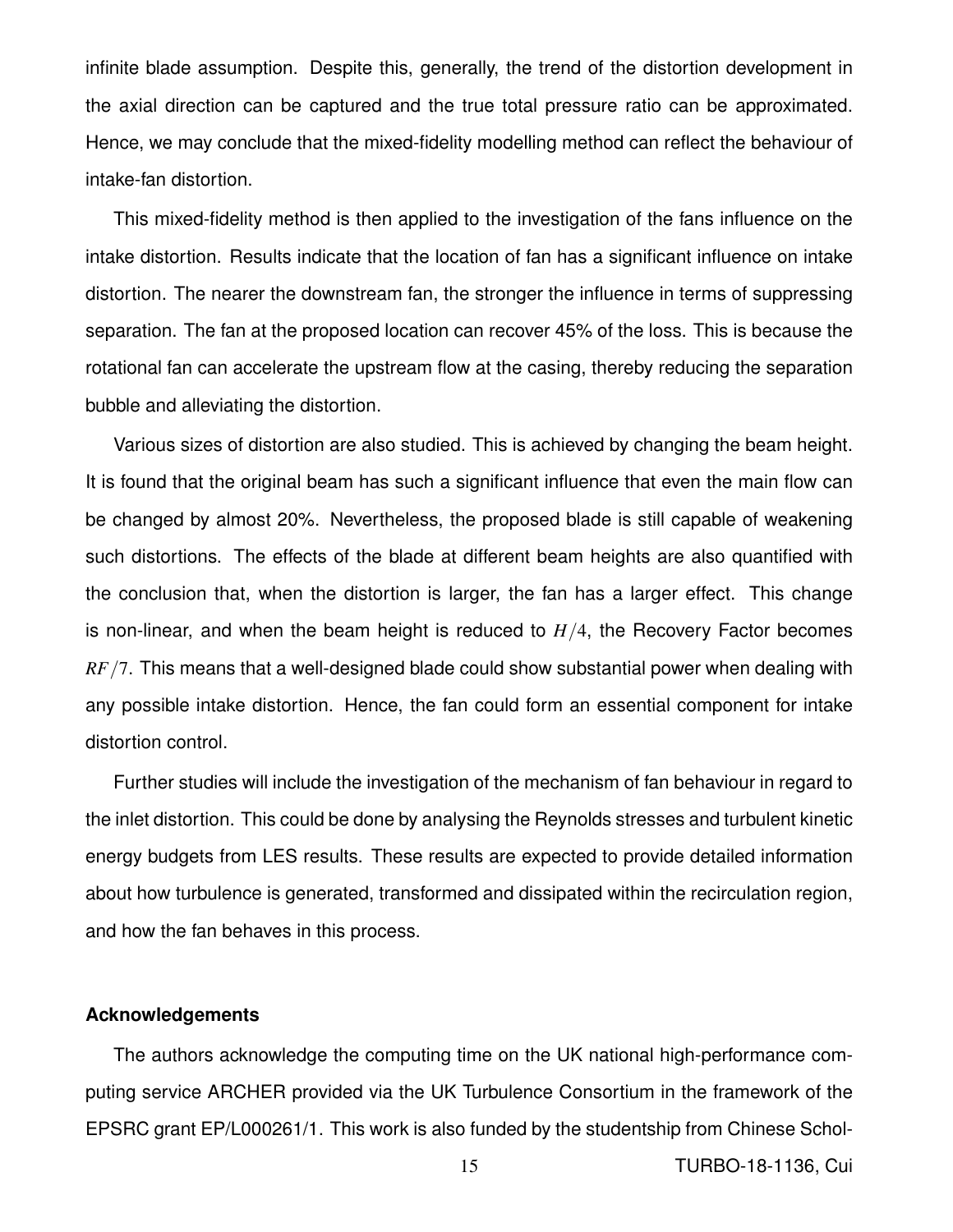arship Council. The code for this project is provided by the Rolls-Royce plc. All the funding and technical support from these organizations are gratefully acknowledged. Constructive suggestions from James Tyacke are also much appreciated.

# **Funding**

The Engineering and Physical Sciences Research Council (EPSRC) grant EP/L000261/1. The Chinese Scholarship Council (CSC) No. 201506020121.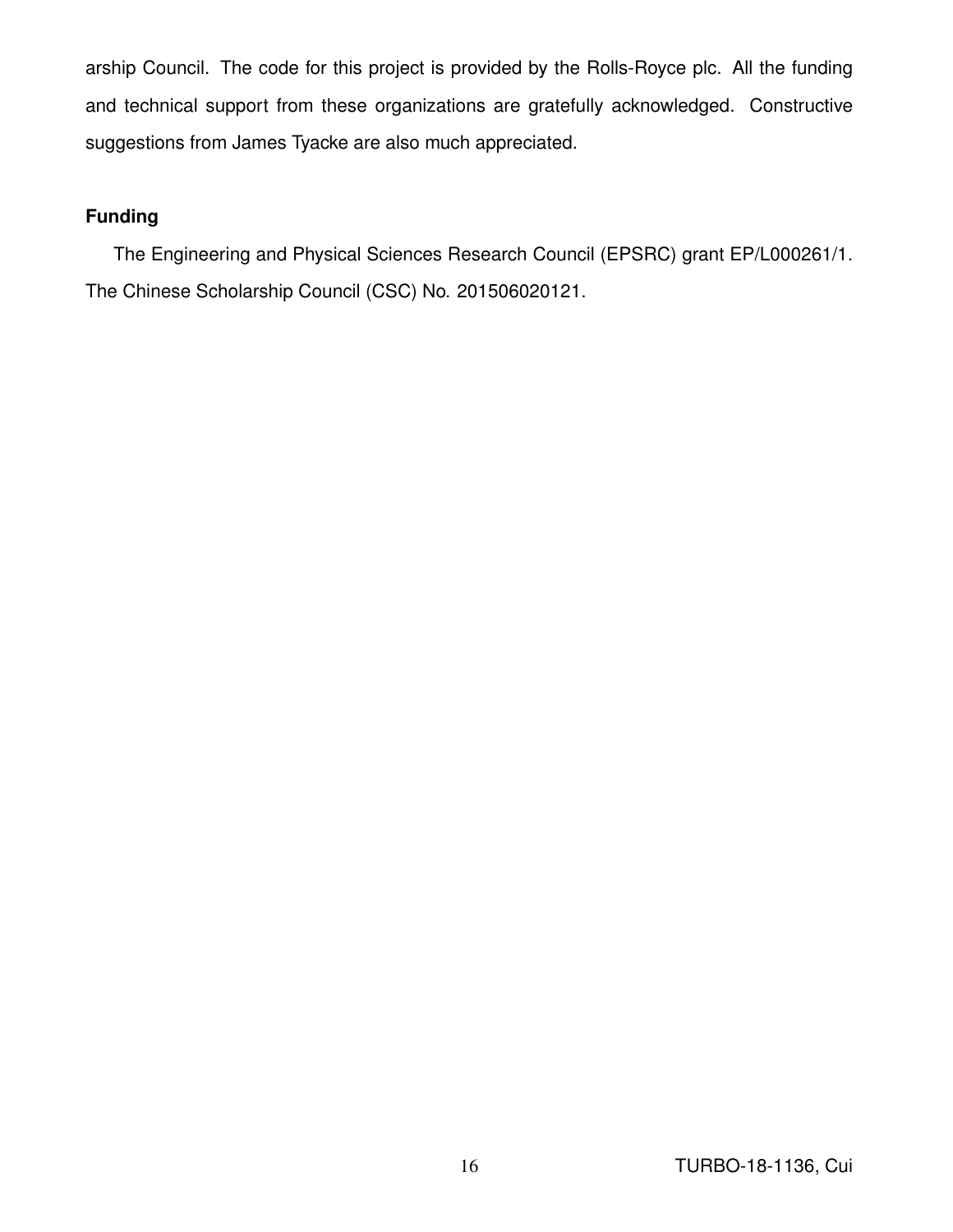# **Nomenclature**

- *f* force
- *H* height of the beam
- *K* viscosity coefficient of parallel force
- *k*<sup>1</sup> coefficient for viscosity distribution
- *n* normal vector to the blade surface
- *t* time or blade thickness
- *p* pressure
- *u* velocity
- *x* x coordinate
- $x_0$  body/surface coordinate
- ∆*y*<sup>+</sup> dimensionless wall distance
- ∆*x*<sup>+</sup> dimensionless streamwise distance
- ∆*z*<sup>+</sup> dimensionless spanwise distance
- ρ density
- $\alpha, \beta$  feedback forcing coefficients
- λ blockage factor
- π*t* total pressure ratio
- *Pt*,*loss* mass-weighted total pressure loss
- CFD Computational Fluid Dynamics
- RF Recovery factor
- RANS Reynolds Averaged Navier-Stokes
- URANS Unsteady Reynolds Averaged Navier-Stokes
- LES Large Eddy Simulation
- IBM Immerse Boundary Method
- IBMSG Immersed Boundary Method with Smeared Geometry
- SA Spalart-Allmaras turbulence model
- $k \omega$  *k* − ω turbulence model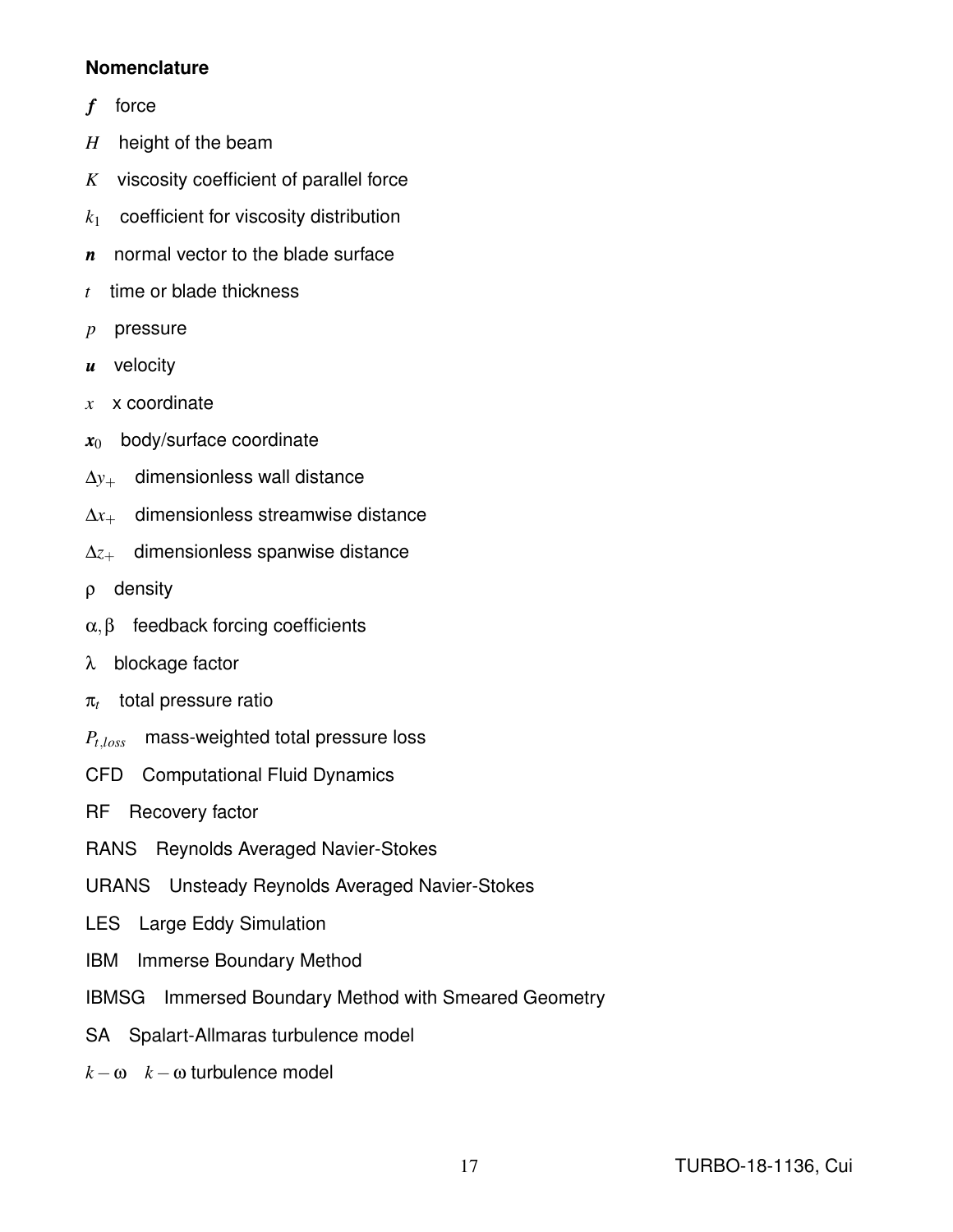# **References**

- [1] Xie, Z., Liu, Y., Liu, X., Sun, D., Lu, L., and Sun, X., 2017. "Computational model for stall inception and nonlinear evolution in axial flow compressors". *Journal of Propulsion and Power*, pp. 1–10.
- [2] Tucker, P., and Liu, Y., 2006. "Turbulence modeling for flows around convex features". In 44th AIAA Aerospace Sciences Meeting and Exhibit, p. 716.
- [3] Liu, Y., Yu, X., and Liu, B., 2008. "Turbulence models assessment for large-scale tip vortices in an axial compressor rotor". *Journal of Propulsion and Power,* **24**(1), pp. 15–25.
- [4] Scillitoe, A. D., Tucker, P. G., and Adami, P., 2015. "Evaluation of rans and zdes methods for the prediction of three-dimensional separation in axial flow compressors". In ASME Turbo Expo 2015: Turbine Technical Conference and Exposition, Montreal, Canada, American Society of Mechanical Engineers, pp. V02BT39A041–V02BT39A041.
- [5] Liu, Y., Yan, H., Liu, Y., Lu, L., and Li, Q., 2016. "Numerical study of corner separation in a linear compressor cascade using various turbulence models". *Chinese Journal of Aeronautics,* **29**(3), pp. 639–652.
- [6] Liu, Y., Yan, H., Lu, L., and Li, Q., 2017. "Investigation of vortical structures and turbulence characteristics in corner separation in a linear compressor cascade using ddes". *Journal of Fluids Engineering,* **139**(2), p. 021107.
- [7] Scillitoe, A. D., Tucker, P. G., and Adami, P., 2017. "Numerical investigation of threedimensional separation in an axial flow compressor: The influence of freestream turbulence intensity and endwall boundary layer state". *ASME J. Turbomach.,* **139**(2), p. 021011.
- [8] Yan, H., Liu, Y., Li, Q., and Lu, L., 2018. "Turbulence characteristics in corner separation in a highly loaded linear compressor cascade". *Aerospace Science and Technology,* **75**, pp. 139–154.
- [9] Gourdain, N., Gicquel, L. Y., and Collado, E., 2012. "Comparison of rans and les for prediction of wall heat transfer in a highly loaded turbine guide vane". *Journal of propulsion and power,* **28**(2), pp. 423–433.
- [10] Slotnick, J., Khodadoust, A., Alonso, J., Darmofal, D., Gropp, W., Lurie, E., and Mavriplis,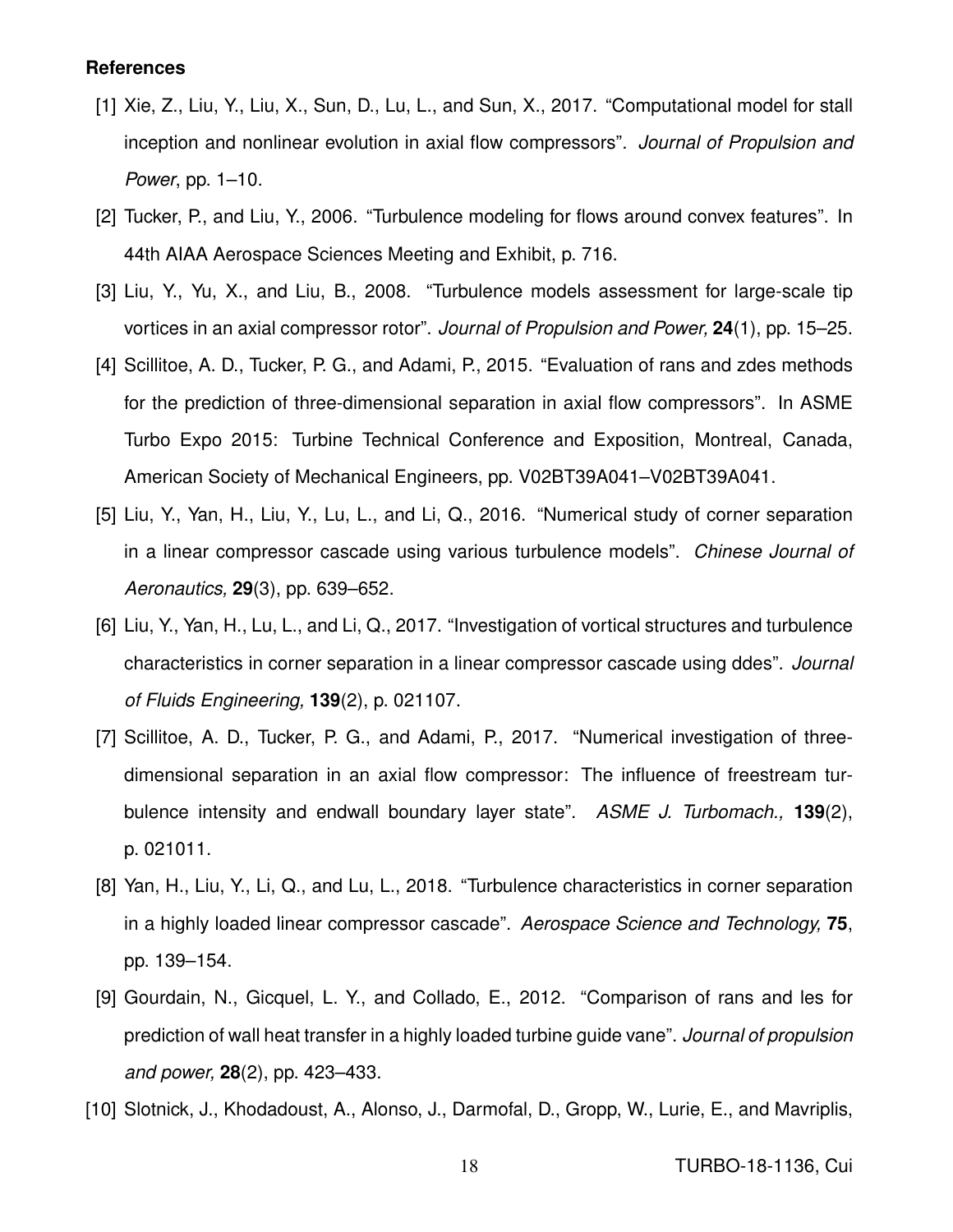D., 2014. "CFD vision 2030 study: a path to revolutionary computational aerosciences".

- [11] Marble, F. E., 1964. "Three-dimensional flow in turbomachines". *High Speed Aerodynamics and Jet Propulsion,* **10**, pp. 83–166.
- [12] Xu, L., 2002. "Assessing viscous body forces for unsteady calculations". In ASME Turbo Expo 2002: Power for Land, Sea, and Air, American Society of Mechanical Engineers, pp. 323–331.
- [13] Peskin, C. S., 2002. "The immersed boundary method". *Acta numerica,* **11**, pp. 479–517.
- [14] Fadlun, E., Verzicco, R., Orlandi, P., and Mohd-Yusof, J., 2000. "Combined immersedboundary finite-difference methods for three-dimensional complex flow simulations". *Journal of computational physics,* **161**(1), pp. 35–60.
- [15] Defoe, J. J., and Spakovszky, Z. S., 2013. "Effects of boundary-layer ingestion on the aero-acoustics of transonic fan rotors". *ASME J. Turbomach.,* **135**(5), p. 051013.
- [16] Lieser, J., Biela, C., Pixberg, C., Schiffer, H.-P., Schulze, S., Lesser, A., Kähler, C., and R, N., 2011. "Compressor rig test with distorted inflow using distortion generators".
- [17] Niehuis, R., Lesser, A., Probst, A., Radespiel, R., Schulze, S., Kahler, C., Spiering, F., ¨ and Kroll, N., 2013. "Simulation of nacelle stall and engine response".
- [18] Ubelacker, S., Hain, R., and Kähler, C. J., 2016. "Flow investigations in a stalling nacelle inlet under disturbed inflow". In *Advances in Simulation of Wing and Nacelle Stall*. Springer, pp. 271–283.
- [19] Wartzek, F., Holzinger, F., Brandstetter, C., and Schiffer, H.-P., 2016. "Realistic inlet distortion patterns interacting with a transonic compressor stage". In *Advances in Simulation of Wing and Nacelle Stall*. Springer, pp. 285–302.
- [20] Fidalgo, V. J., Hall, C., and Colin, Y., 2012. "A study of fan-distortion interaction within the nasa rotor 67 transonic stage". *ASME J. Turbomach.,* **134**(5), p. 051011.
- [21] Barthmes, S., Haug, J. P., Lesser, A., and Niehuis, R., 2016. "Unsteady cfd simulation of transonic axial compressor stages with distorted inflow". In *Advances in Simulation of Wing and Nacelle Stall*. Springer, pp. 303–321.
- [22] Ma, Y., Cui, J., Vadlamani, N. R., and Tucker, P., 2018. "Effect of fan on inlet distortion: Mixed-fidelity approach". *AIAA Journal,* **56**(6), pp. 2350–2360.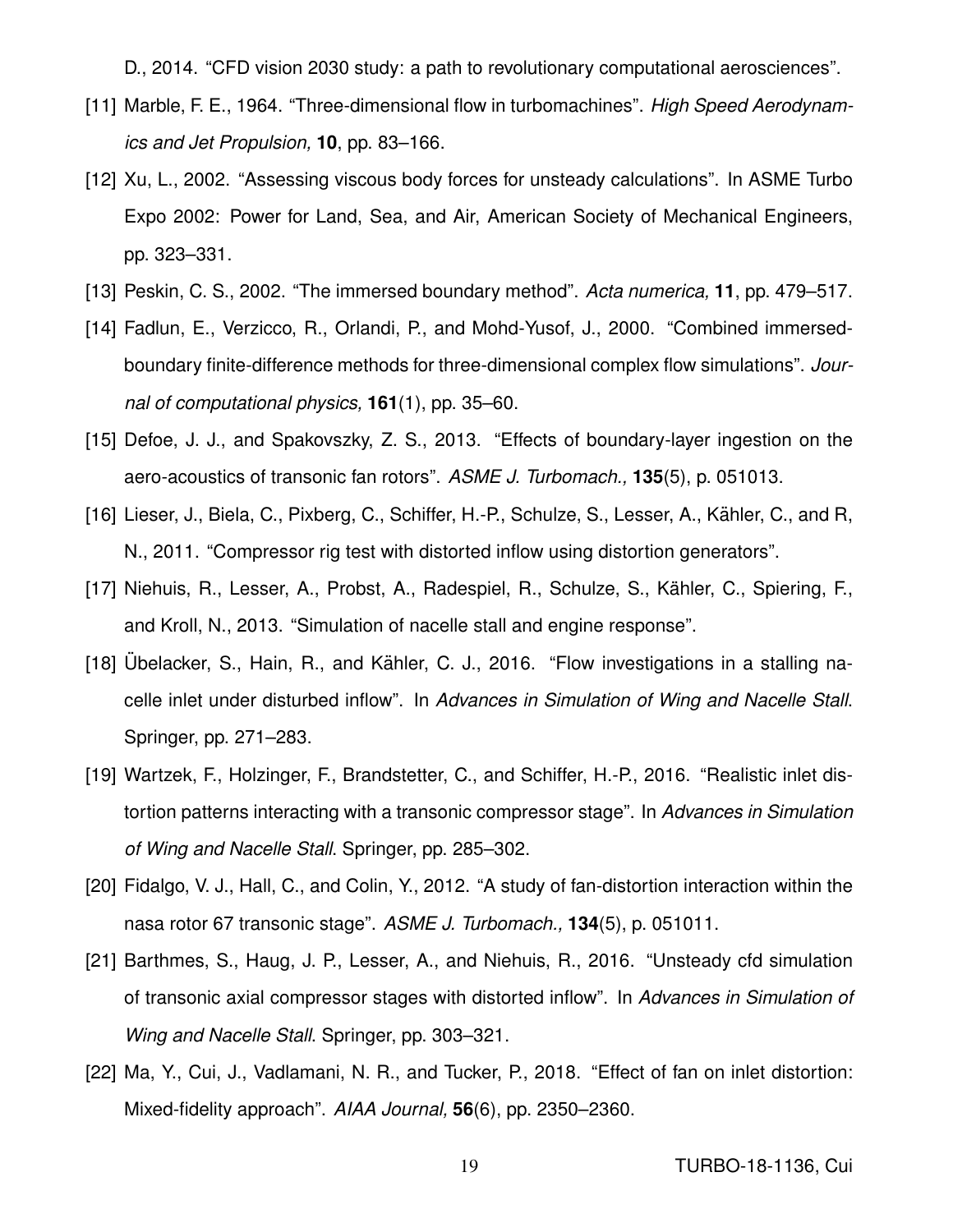- [23] Sirovich, L., 1967. "Initial and boundary value problems in dissipative gas dynamics". *The Physics of Fluids,* **10**(1), pp. 24–34.
- [24] Sirovich, L., 1968. "Steady gasdynamic flows". *The Physics of Fluids,* **11**(7), pp. 1424– 1439.
- [25] Salathé, E. P., and Sirovich, L., 1967. "Boundary-value problems in compressible magnetohydrodynamics". *The Physics of Fluids,* **10**(7), pp. 1477–1491.
- [26] Goldstein, D., Handler, R., and Sirovich, L., 1993. "Modeling a no-slip flow boundary with an external force field". *Journal of Computational Physics,* **105**(2), pp. 354–366.
- [27] Cao, T., Vadlamani, N. R., Tucker, P. G., Smith, A. R., Slaby, M., and Sheaf, C. T., 2017. "Fan–intake interaction under high incidence". *Journal of Engineering for Gas Turbines and Power,* **139**(4), p. 041204.
- [28] Cao, T., Hield, P., and Tucker, P. G., 2017. "Hierarchical immersed boundary method with smeared geometry". *Journal of Propulsion and Power*, pp. 1–13.
- [29] Watson, R., Cui, J., Ma, Y., and Hield, P., 2017. "Improved hierarchical modelling for aerodynamically coupled systems". In ASME Turbo Expo 2017: Turbine Technical Conference and Exposition, Charlotte, USA, American Society of Mechanical Engineers.
- [30] Bitter, M., Wartzek, F., Übelacker, S., Schiffer, H.-P. K., and J. C., 2015. "Characterization of a distorted transonic compressor flow using dual-luminophore pressure-sensitive paint". In 10th Pacific Symposium on Flow Visualization and Image Processing (PSFVIP-10), fedOA (Federico II Open Archive), Naples, Italy.
- [31] Liu, Y., Lu, L., Fang, L., and Gao, F., 2011. "Modification of spalart–allmaras model with consideration of turbulence energy backscatter using velocity helicity". *Physics Letters A,* **375**(24), pp. 2377–2381.
- [32] Tang, Y., Liu, Y., and Lu, L., 2018. "Solidity effect on corner separation and its control in a high-speed low aspect ratio compressor cascade". *International Journal of Mechanical Sciences,* **142**, pp. 304–321.
- [33] Wartzek, F., Brandstetter, C., Holzinger, F., and Schiffer, H., 2015. "Response of a transonic compressor to a massive inlet distortion". In European Turbomachinery Conference, Madrid, Spain, Mar, pp. 23–27.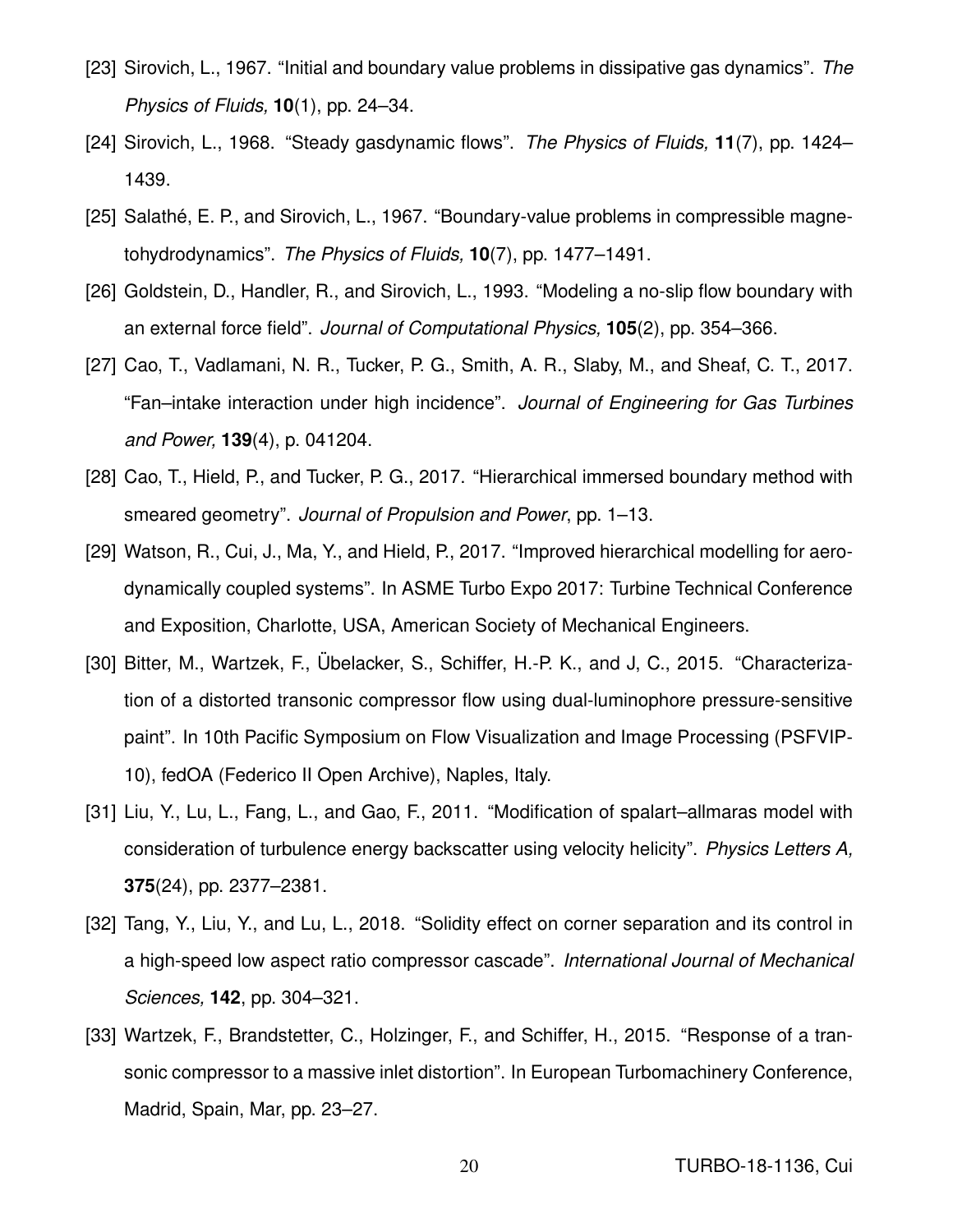

Fig. 1: Hierarchy of turbulence and geometry modelling

**Figures**



Fig. 2: Sketch of the Darmstadt Rotor test case setup for validation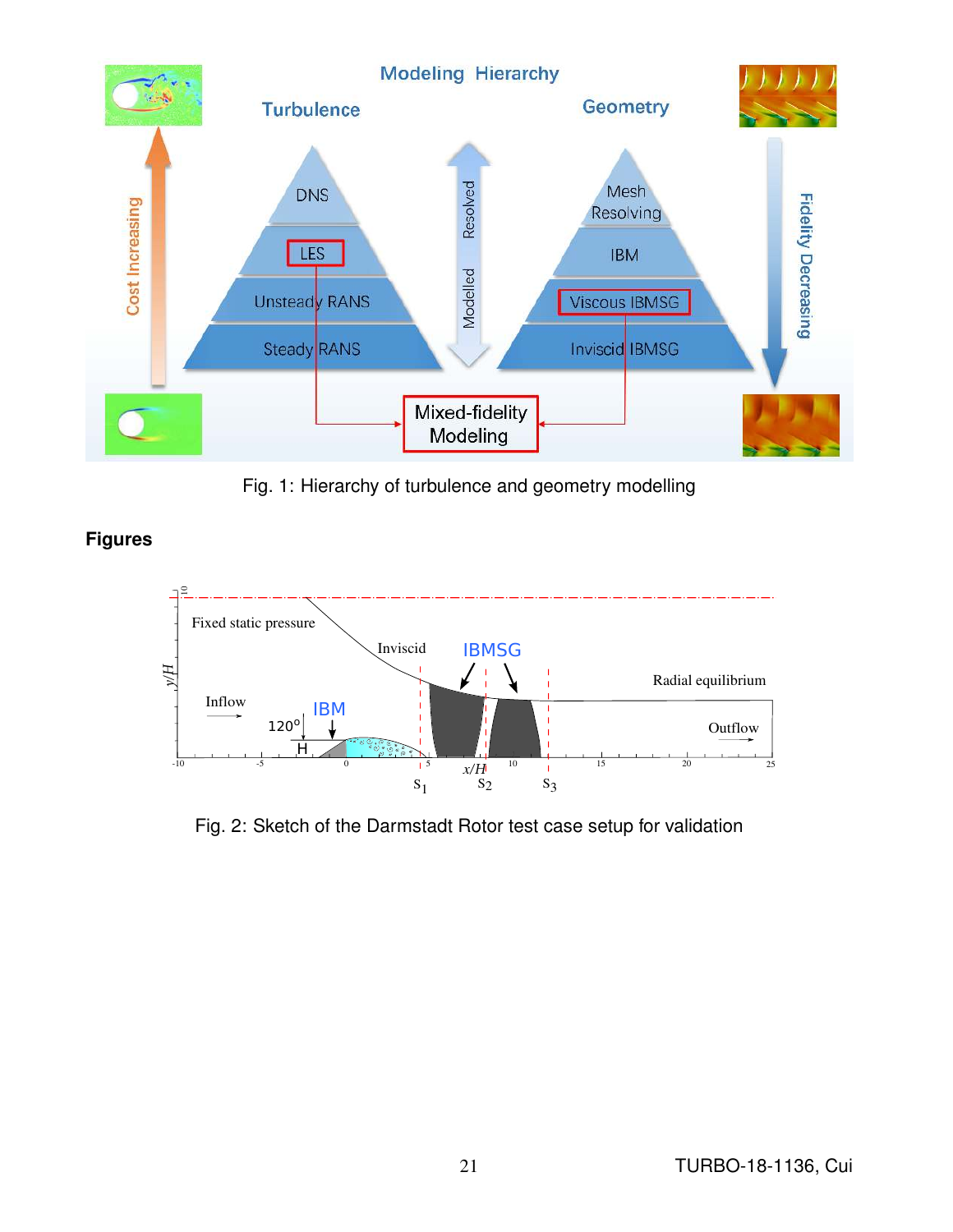

Fig. 3: Sketch of the test cases for varying (a) fan-locations and (b) beam heights



Fig. 4: Inflectional points of the separation bubble

# **Tables**

Table 1: Key parameters of the Darmstadt Transonic Compressor, from Wartzek [19]

| max. power       | 800 kW      |
|------------------|-------------|
| max. torque      | 350 Nm      |
| outer diameter   | $0.38$ m    |
| hub-to-tip-ratio | 0.51        |
| rotor blades     | 16          |
| stator blades    | 29          |
| 65% speed        | 13,000 rpm  |
| design mass flow | $10.6$ kg/s |
|                  |             |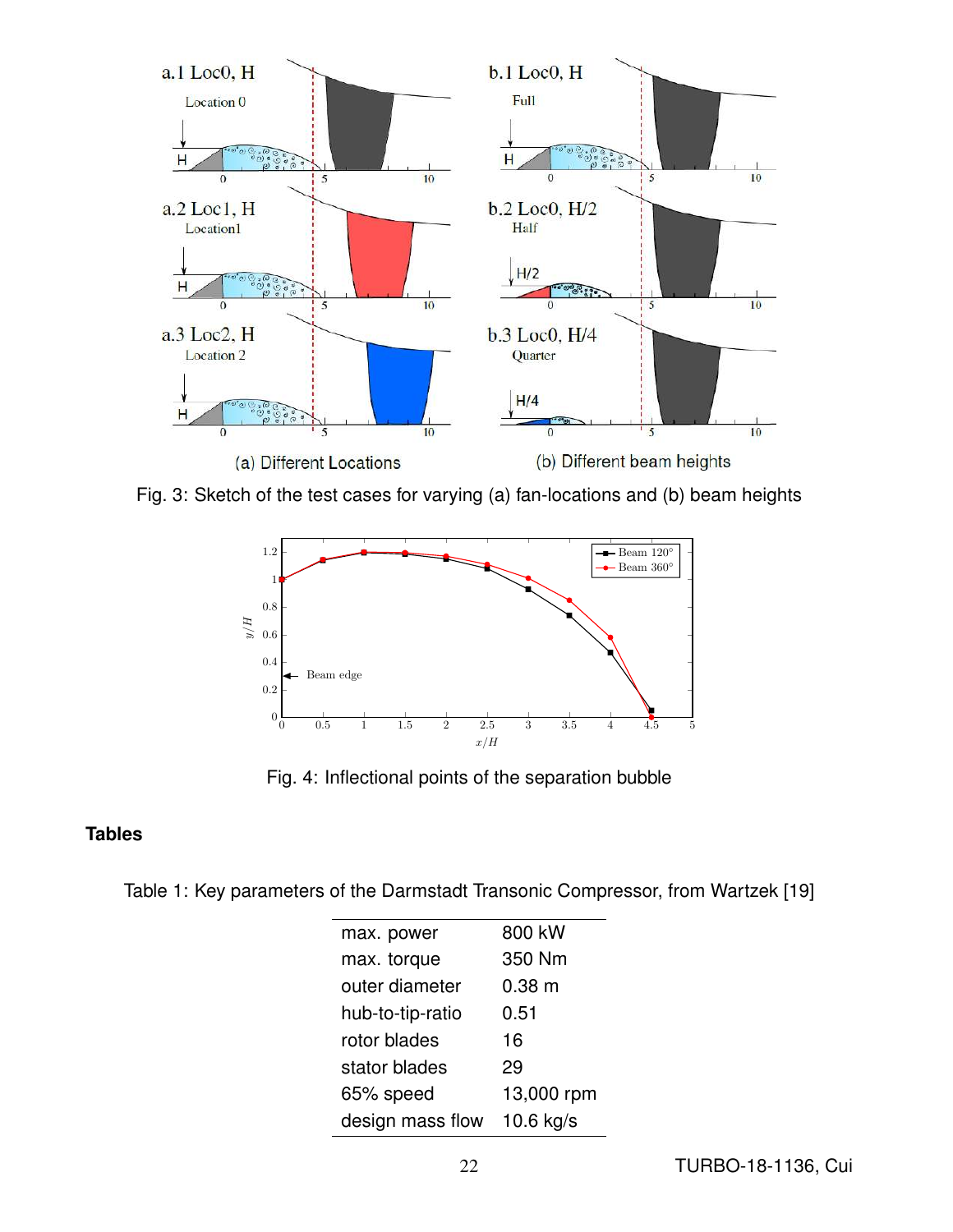

Fig. 5: Prediction of wall-normal profiles of (a) mass flux and (b) total pressure at  $x = 4.5H$ using different meshes

Table 2: Grid spacing for the region between the beam and fan

|                                 |  | Grid size $\Delta x^+$ $\Delta y^+$ $\Delta z^+$ Number of nodes |
|---------------------------------|--|------------------------------------------------------------------|
| Coarse grid 150 1 100 8,600,100 |  |                                                                  |
| Fine grid 75 1 30 59,371,200    |  |                                                                  |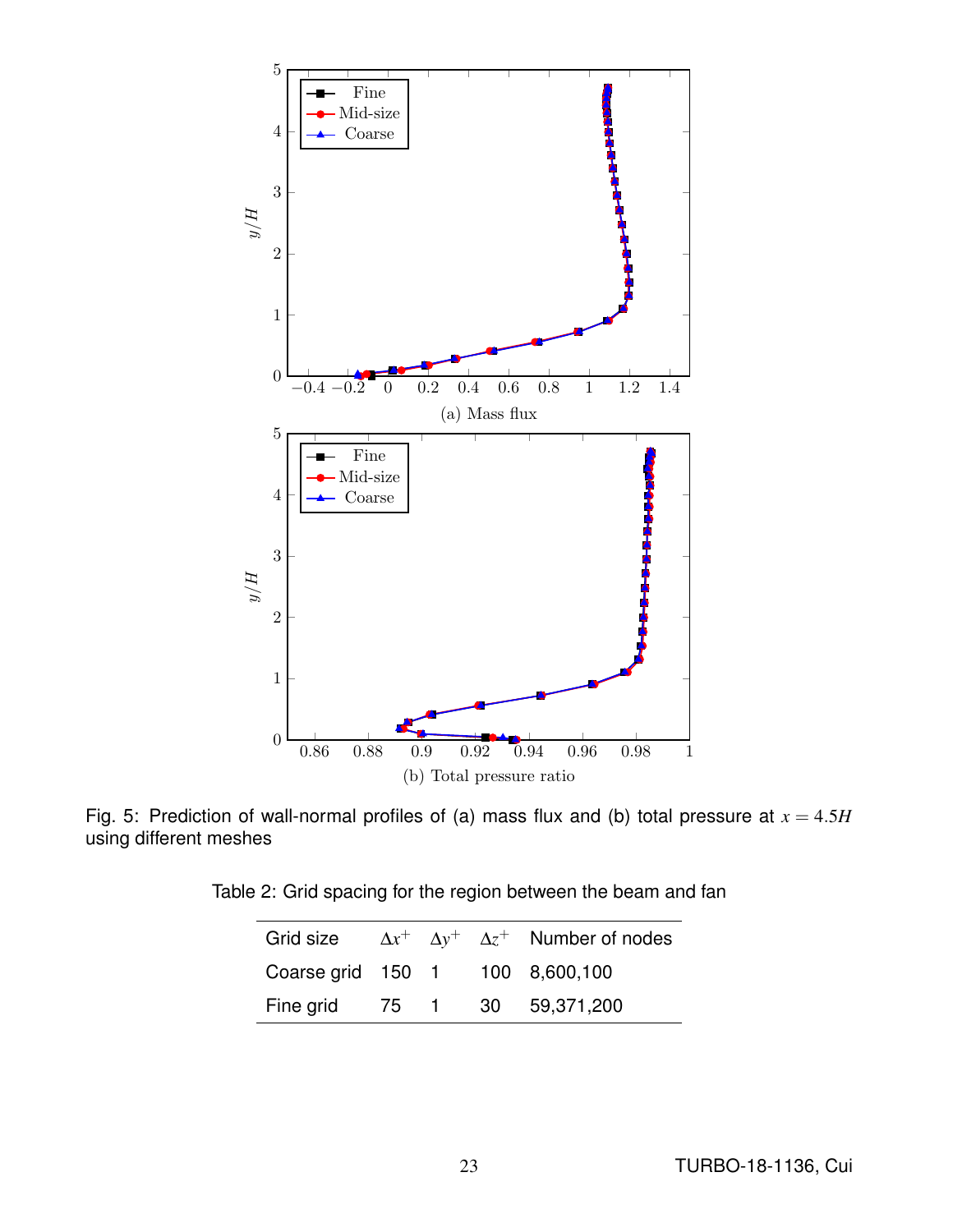

Fig. 6: Performance map of the Darmstadt Rotor at (a) 100% speed and (b) 65% speed. SC represents Smooth Casing and B120 represents 120◦ beam.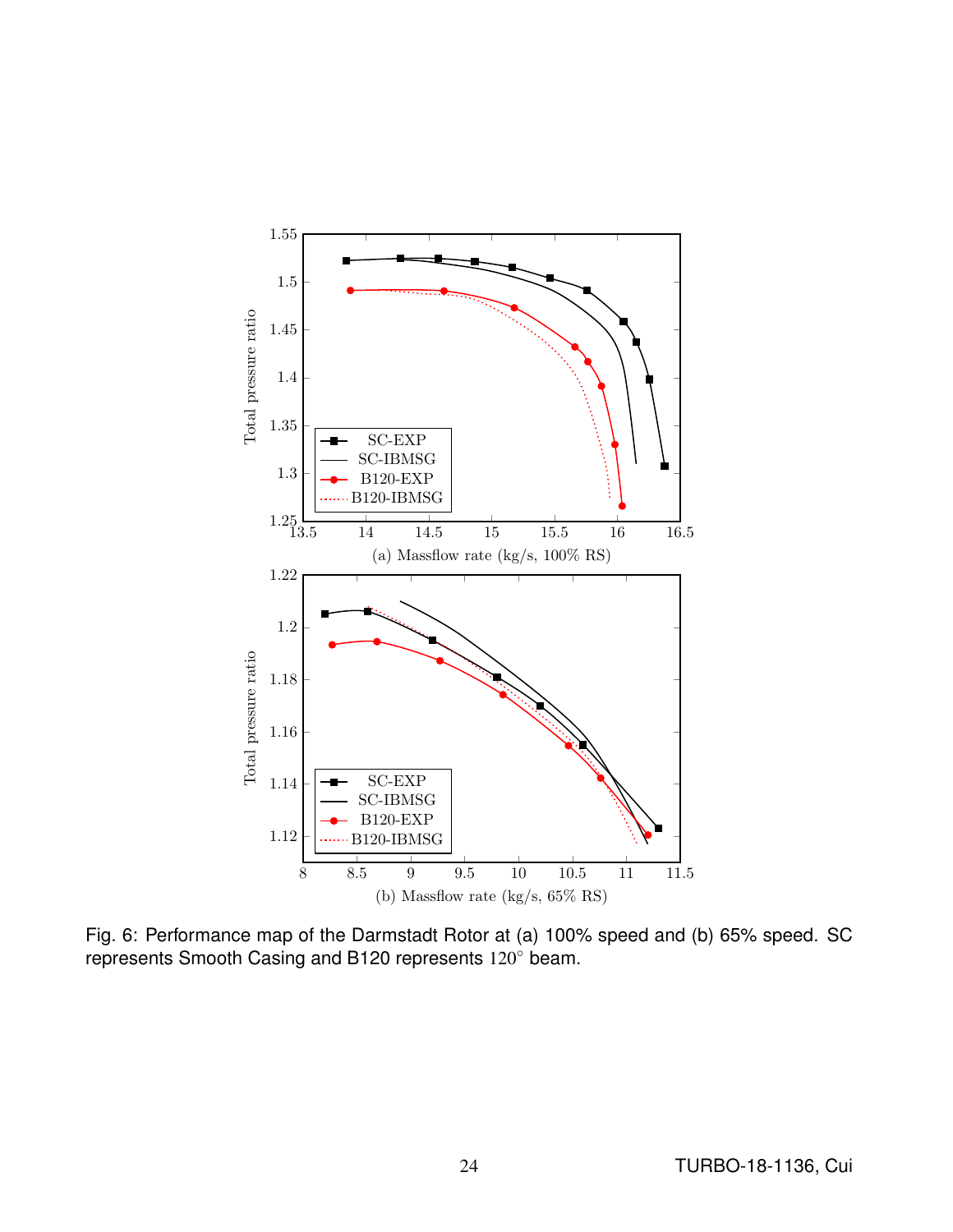

(b) Total pressure distribution on the cross section at upstream the rotor trailing edge

Fig. 7: Contours of (a) axial velocity on meridonial plane and (b) Total pressure upstream of rotor trailing edge at 100% speed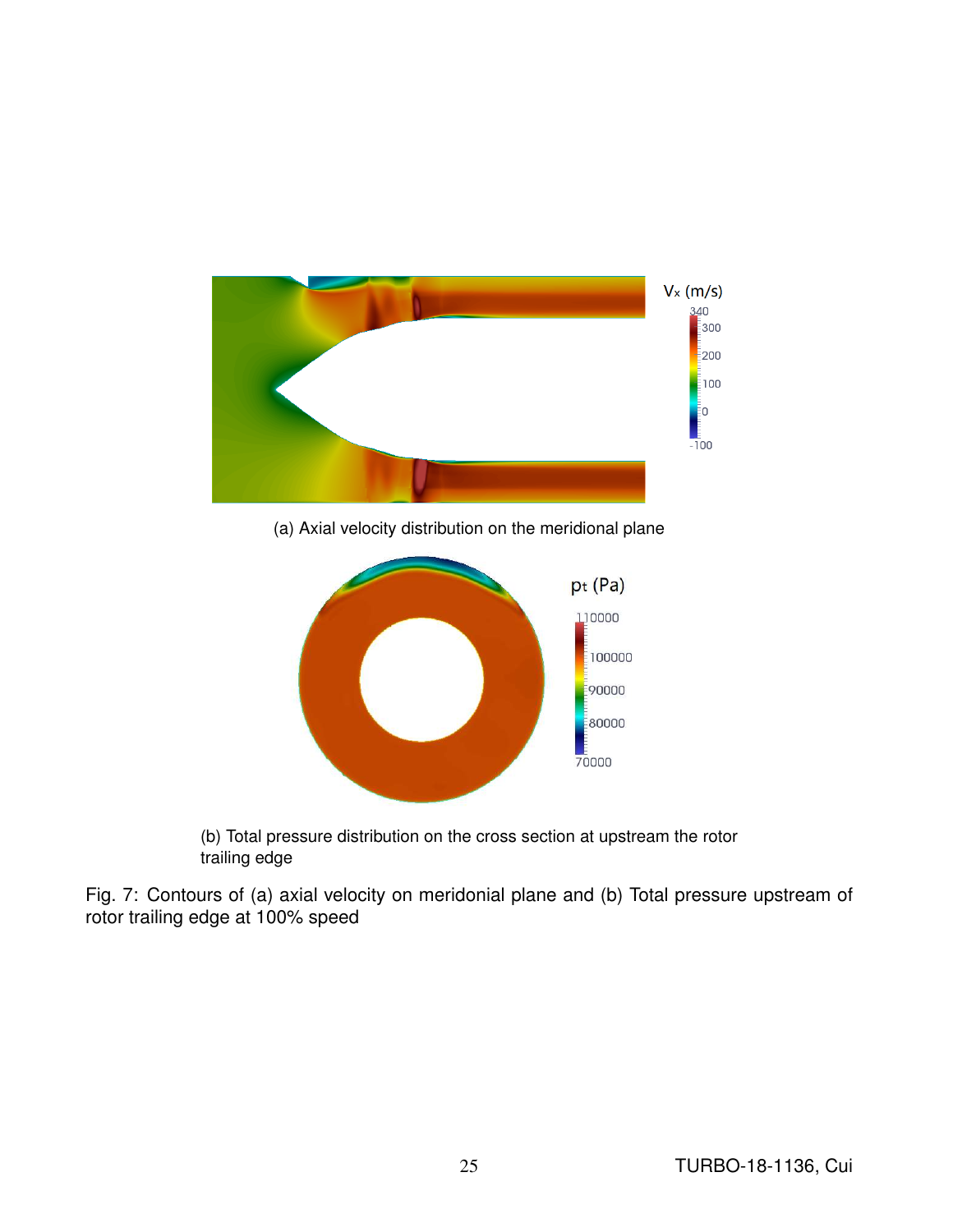

Fig. 8: Circumferential variation of the relative total pressure ratio at three axial stations: (a) rotor inlet; (b) rotor outlet; (c) stator outlet at 100% speed, radially averaged by area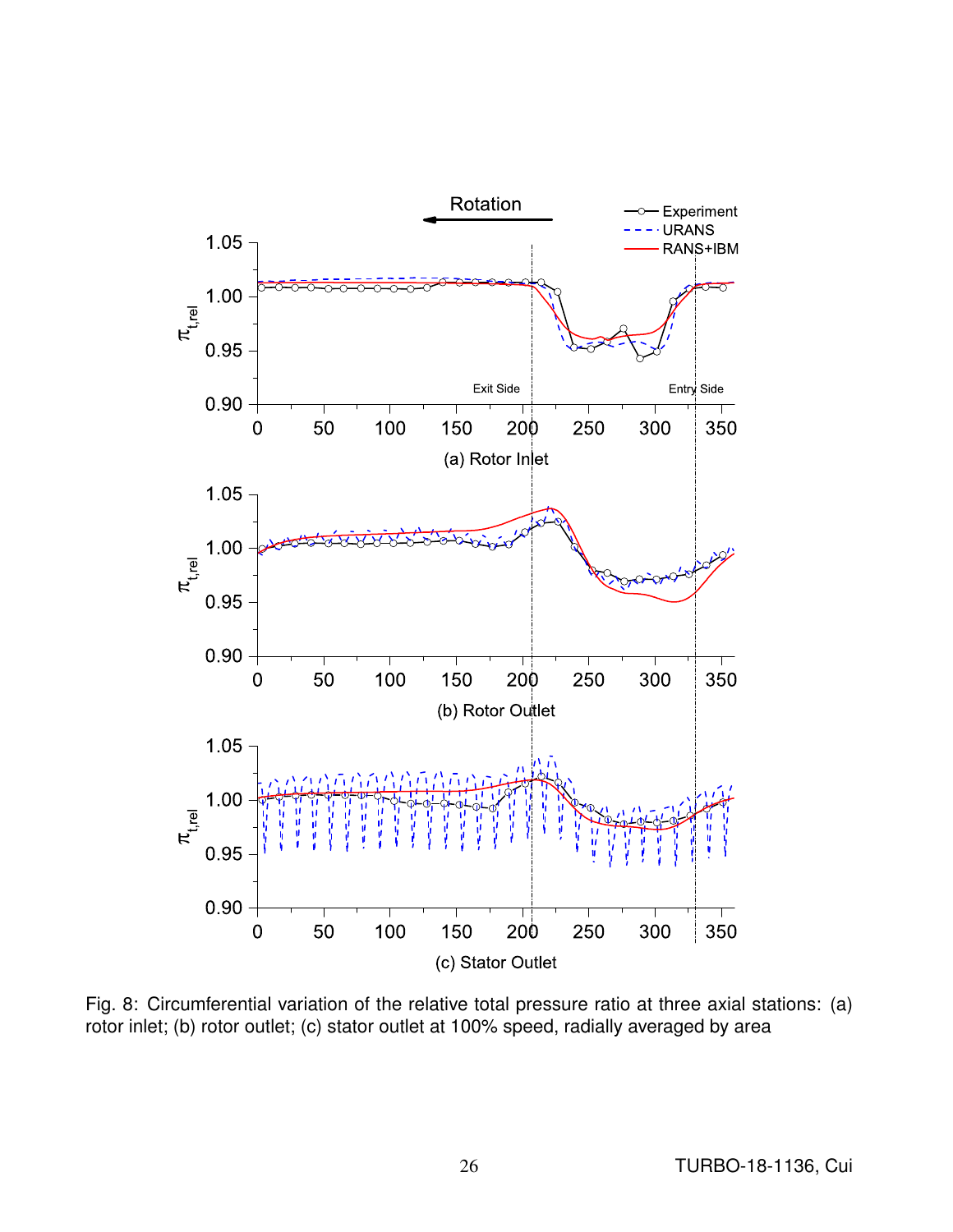

Fig. 9: Separation region downstream the beam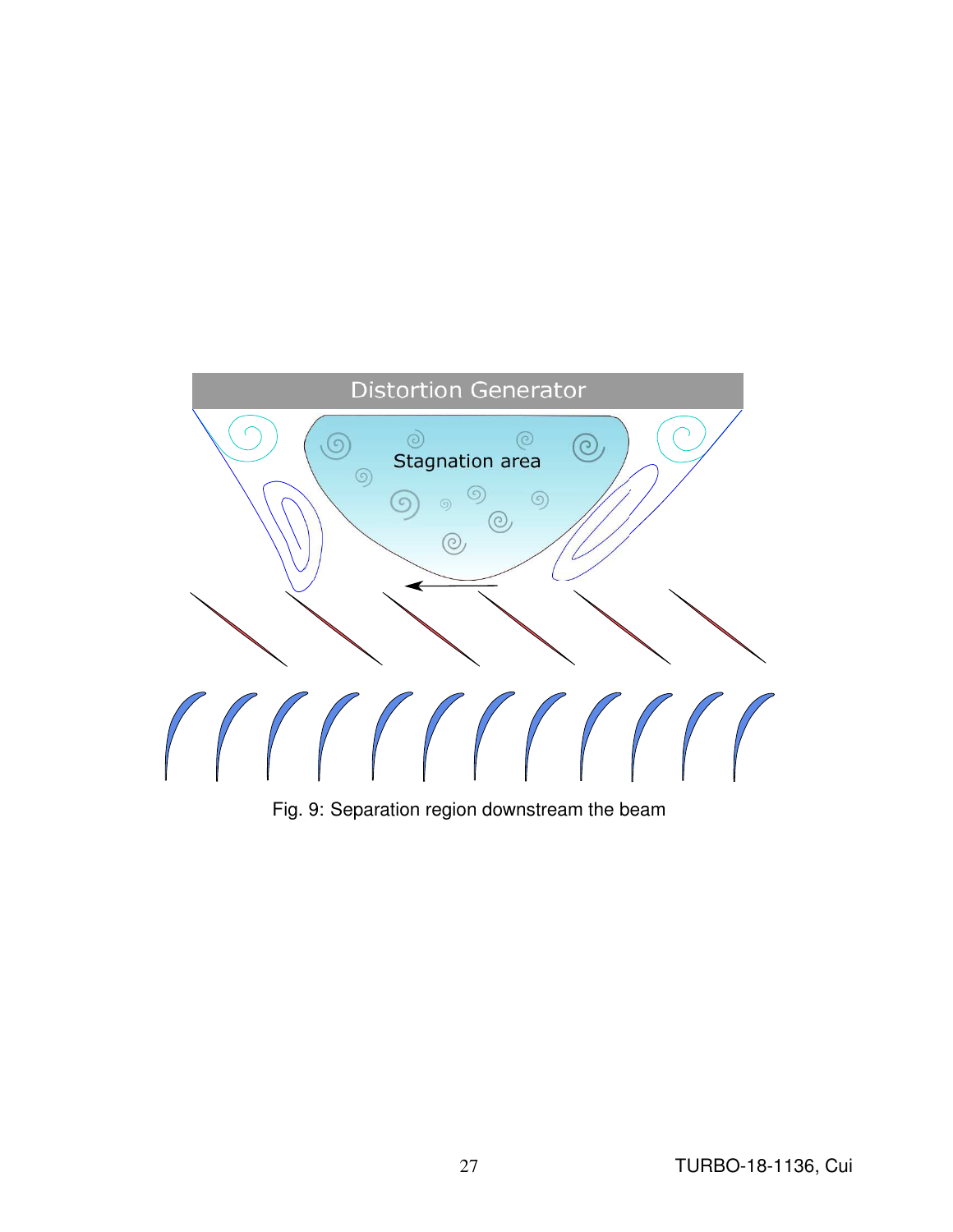

Fig. 10: Circumferential variation of the total pressure ratio at the stage exit at 100% speed. Three radial locations are shown: (a) 10%, (b) 50%, and (c) 90% of the annulus height.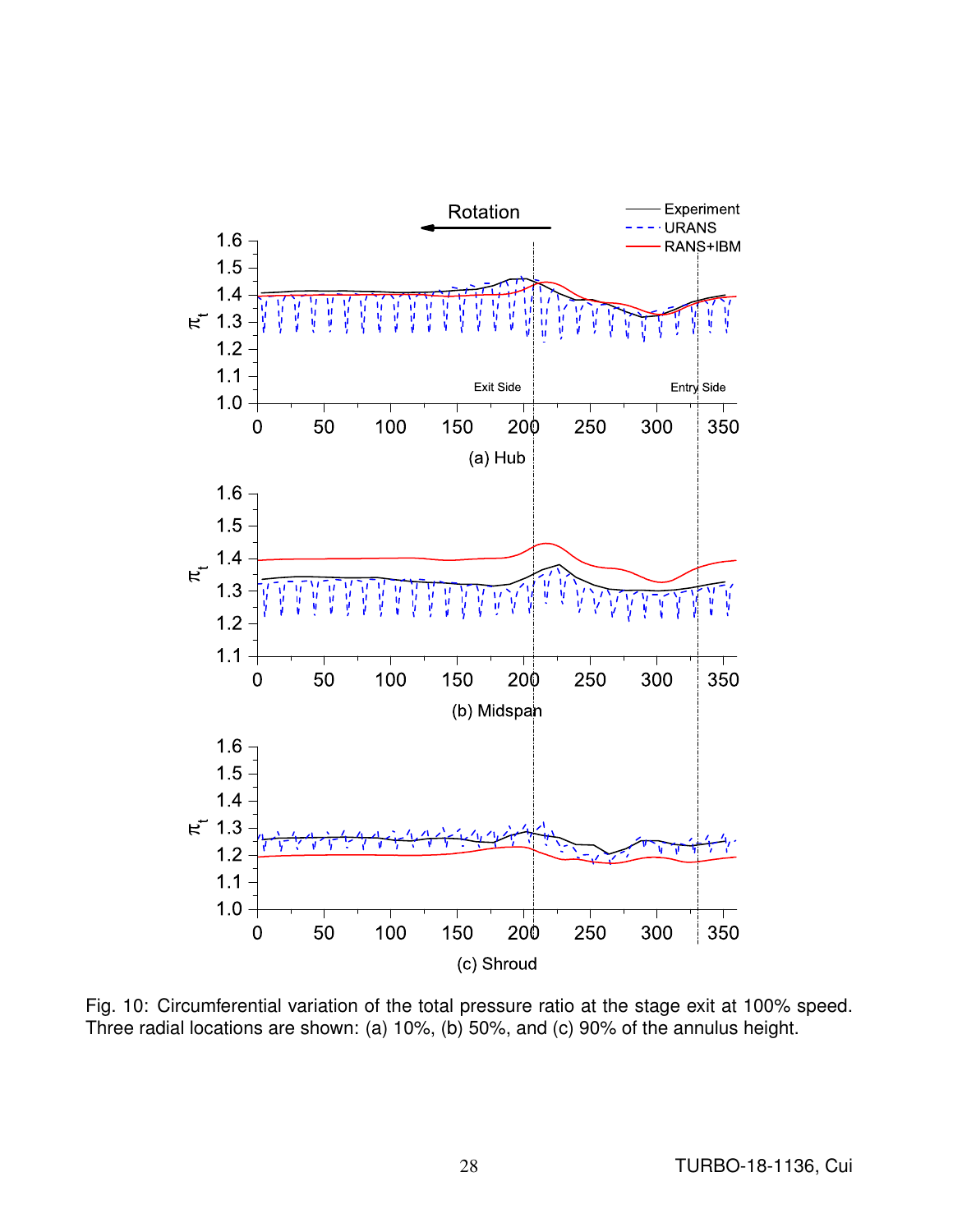

Fig. 11: Radial distribution of mass flux from IBMSG modelling and Resolved cases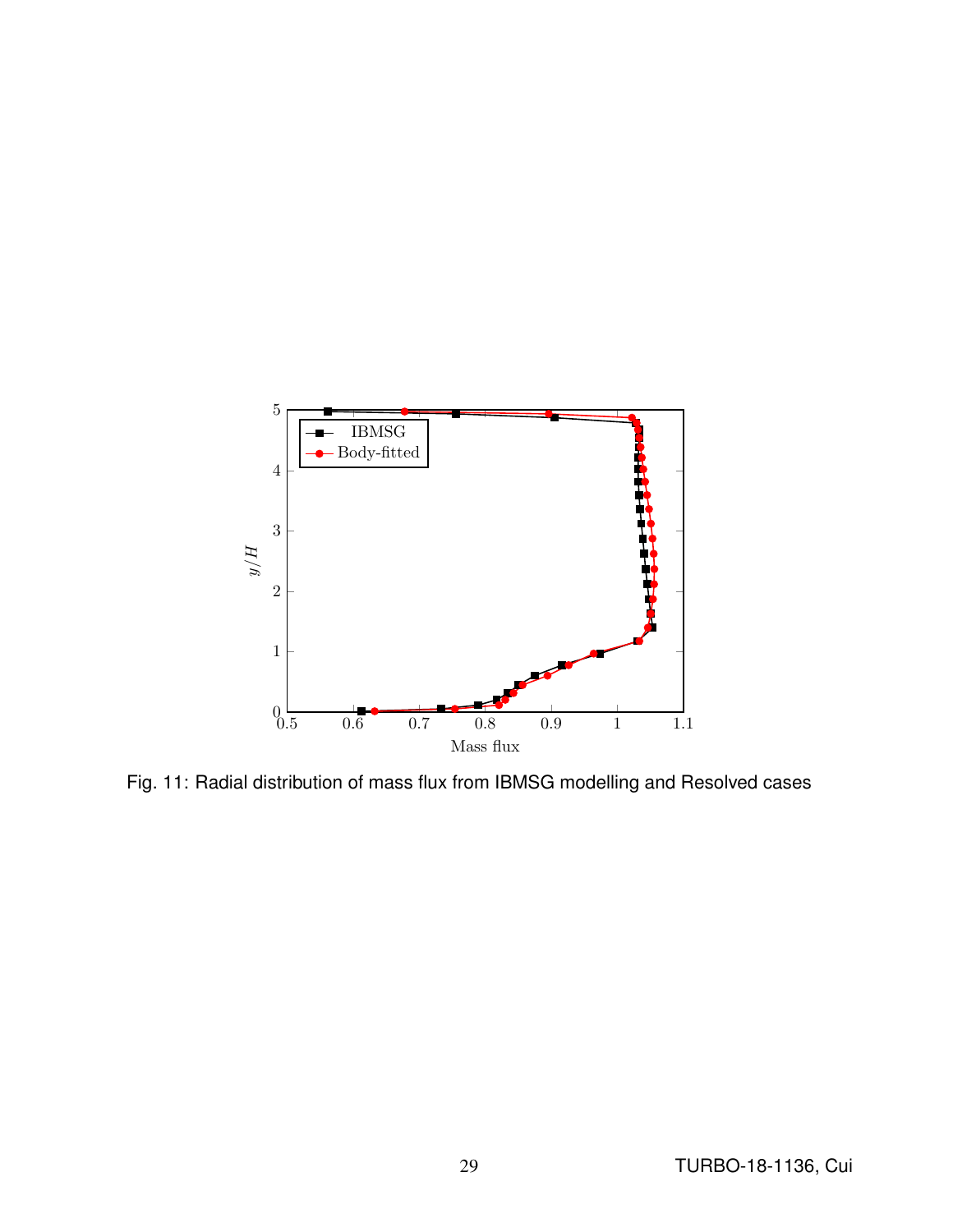



Fig. 12: Q-isosurfaces  $(Q = 1 \times 10^7)$  coloured with axial velocity for different fan-locations (a)  $x = 6.2H$  and (b)  $x = 7.2H$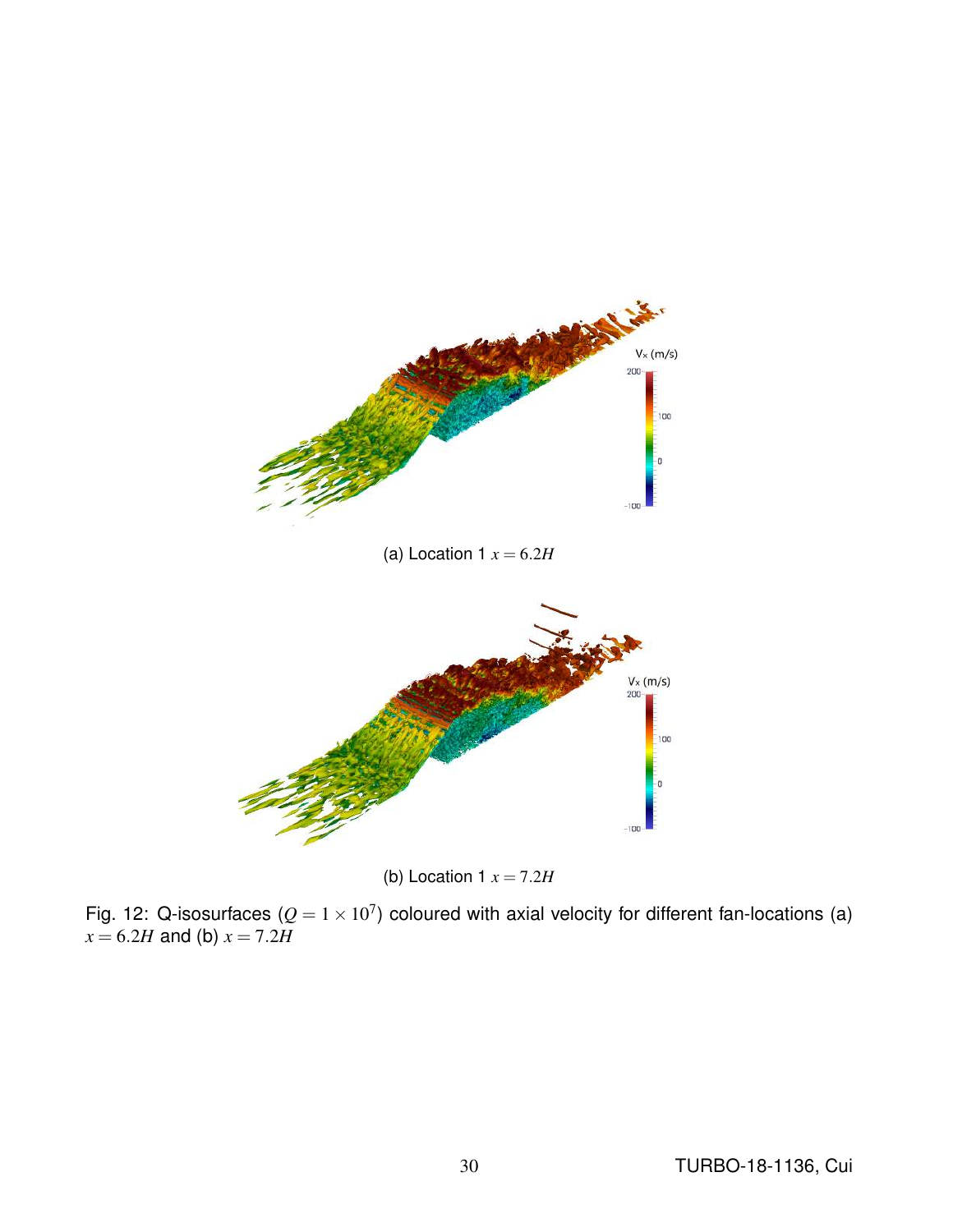

Fig. 13: Effects of different blade locations on (a) mass flux and (b) total pressure ratio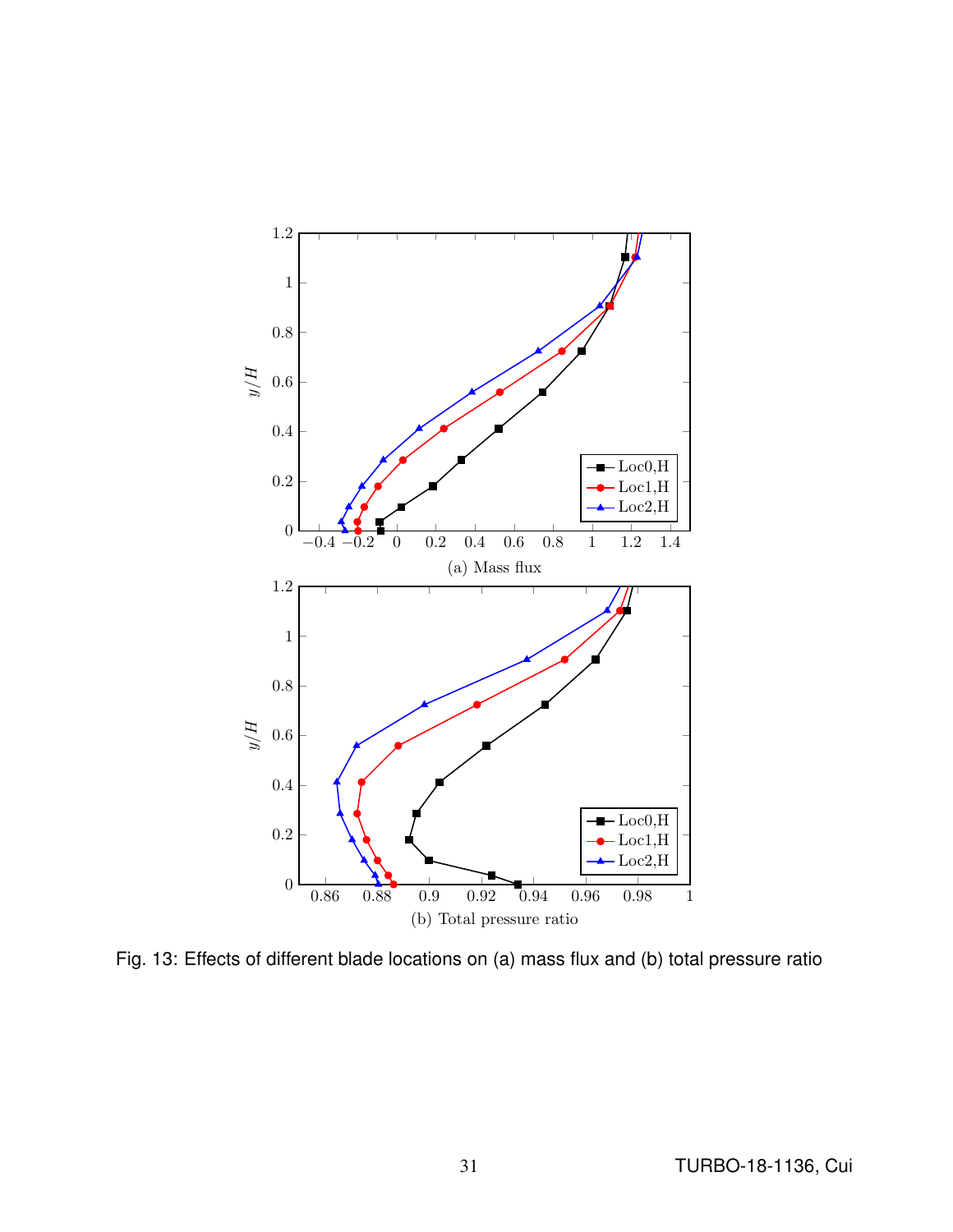

Fig. 14: Recovery Factor with varying (a) fan-locations and (b) beam heights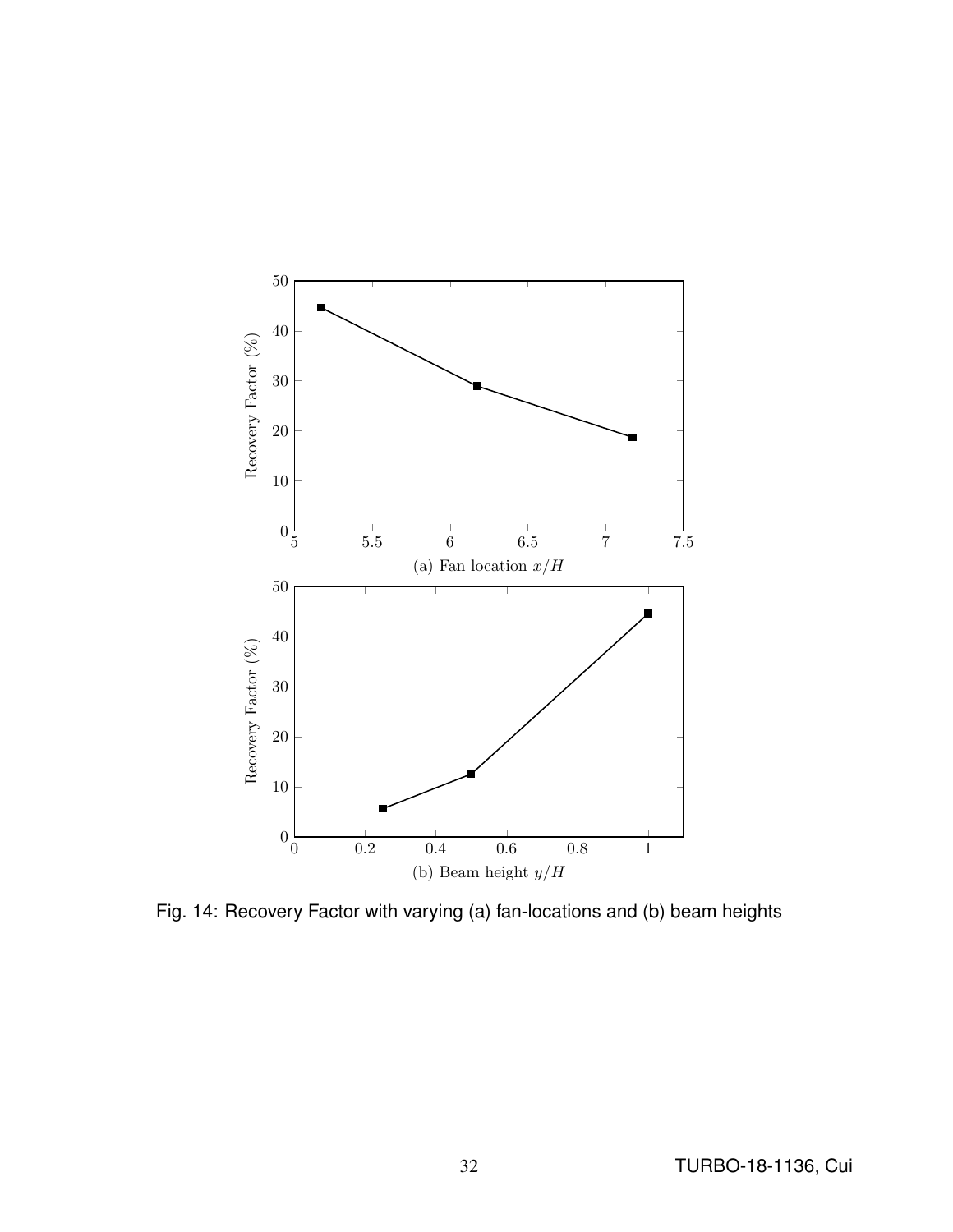

(b) 1/4H, with fan

Fig. 15: Q-isosurfaces (Q=1  $\times$  10<sup>7</sup>) coloured with axial velocity for different beam heights



Fig. 16: Total pressure loss with increasing beam height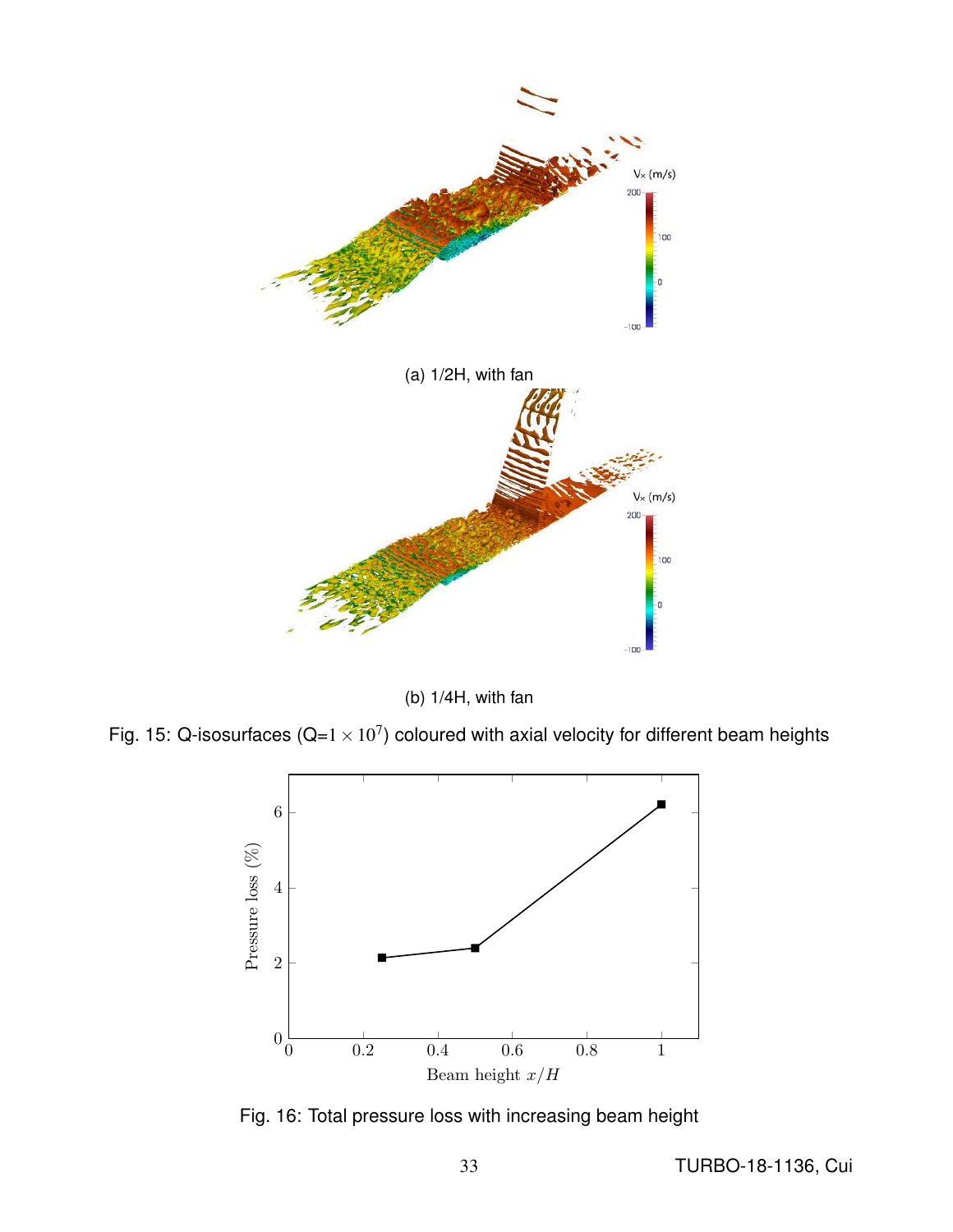

Fig. 17: Effect of different degrees of distortion on (a) mass flux and (b) total pressure ratio in the absence of fan